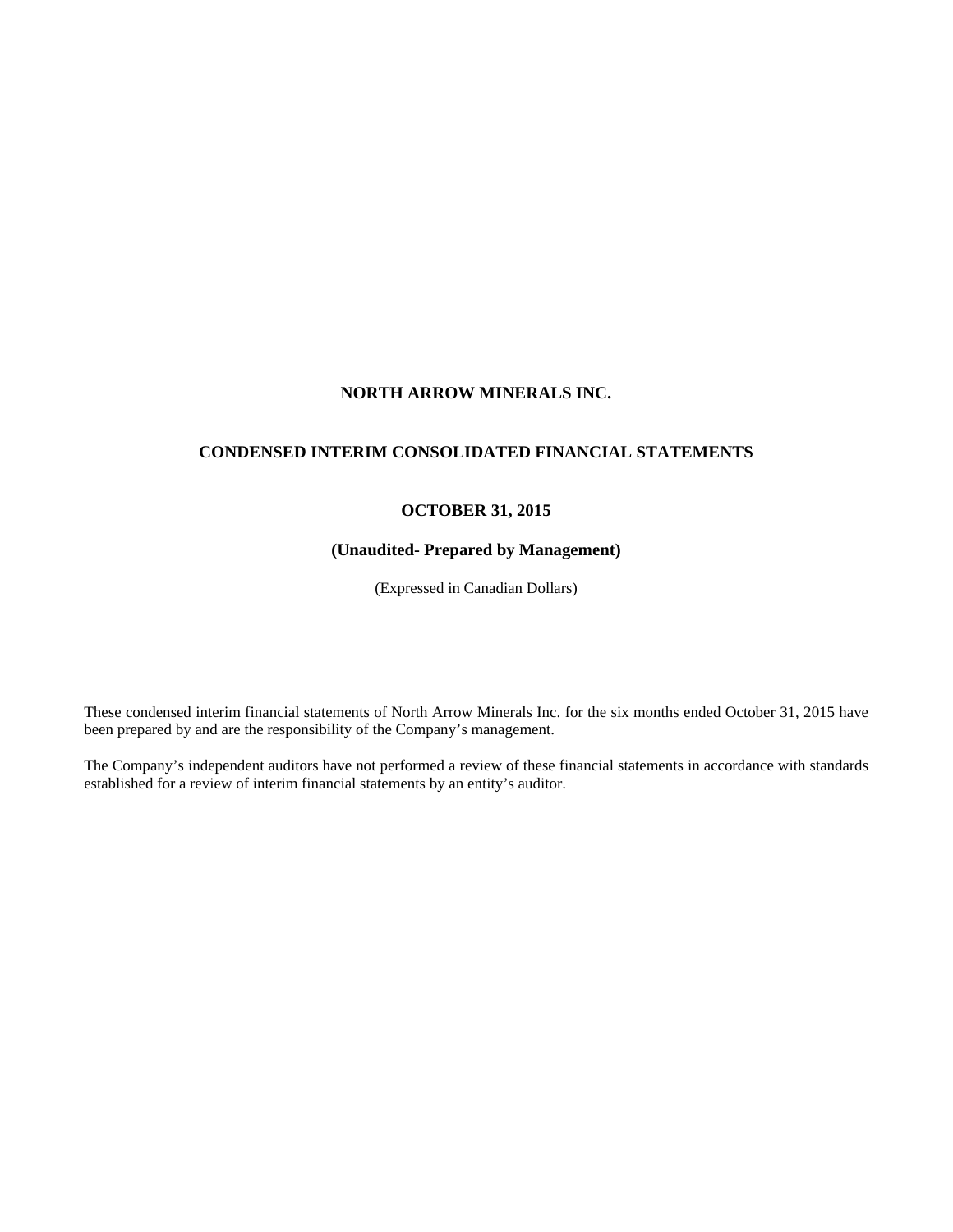# **NORTH ARROW MINERALS INC. CONDENSED INTERIM CONSOLIDATED STATEMENTS OF FINANCIAL POSITION As at (Unaudited- Prepared by Management) (Expressed in Canadian Dollars)**

|                                                   | October 31, 2015 | April 30, 2015   |
|---------------------------------------------------|------------------|------------------|
| <b>ASSETS</b>                                     |                  |                  |
| <b>Current</b>                                    |                  |                  |
| Cash                                              | \$<br>4,095,086  | \$<br>2,102,920  |
| Receivables (Note 5)                              | 22,874           | 99,933           |
| Marketable securities (Note 6)                    | 300              | 600              |
| Prepaid expenses and deposits                     | 107,673          | 64,706           |
|                                                   | 4,225,933        | 2,268,159        |
| Equipment (Note 7)                                | 98,667           | 93,384           |
| <b>Exploration and evaluation assets (Note 8)</b> | 11,637,774       | 10,636,032       |
|                                                   | \$<br>15,962,374 | \$<br>12,997,575 |
| <b>LIABILITIES</b>                                |                  |                  |
| <b>Current</b>                                    |                  |                  |
| Accounts payable and accrued liabilities (Note 9) | \$<br>38,938     | \$<br>274,098    |
| Due to related parties (Note 11)                  |                  | 4,351            |
|                                                   | 38,938           | 278,449          |
| <b>SHAREHOLDERS EQUITY</b>                        |                  |                  |
| Capital stock (Note 10)                           | 28,719,107       | 25,066,354       |
| Share-based payment reserve (Note 10)             | 3,106,579        | 2,985,473        |
| Investment revaluation reserve                    | (15, 188)        | (14,888)         |
| Deficit                                           | (15,887,062)     | (15,317,813)     |
|                                                   | 15,923,436       | 12,719,126       |
|                                                   |                  |                  |

# **Approved and authorized on behalf of the Board on December 10, 2015:**

| "D. Grenville Thomas" | Director | "Blair Murdoch" | Director |
|-----------------------|----------|-----------------|----------|
|                       |          |                 |          |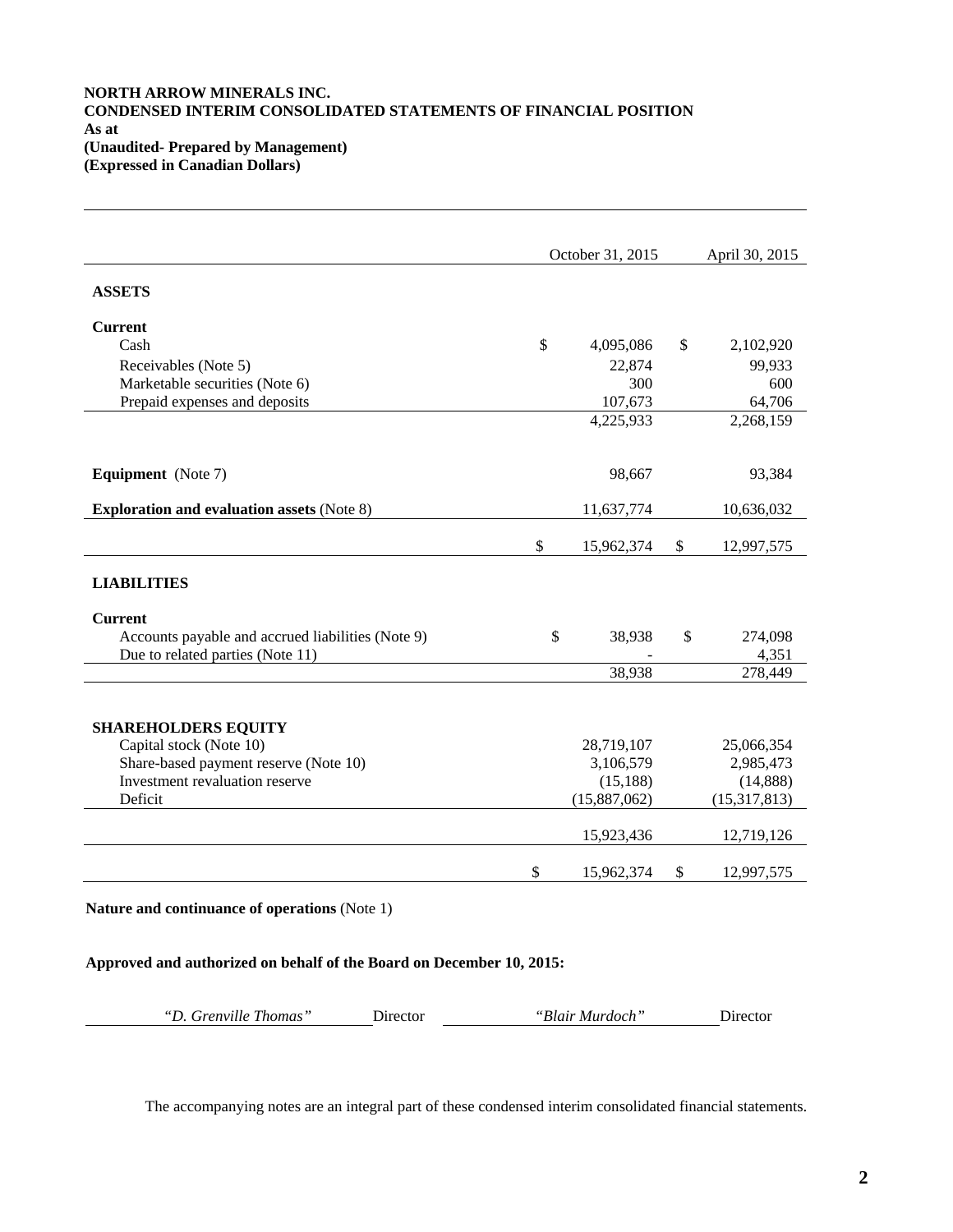# **NORTH ARROW MINERALS INC. CONDENSED INTERIM CONSOLIDATED STATEMENTS OF LOSS AND COMPREHENSIVE LOSS (Unaudited- Prepared by Management) For the Three and Six Months Ended October 31, 2015 (Expressed in Canadian Dollars)**

|                                                                    | Three months<br>ended October<br>31, 2015 | 31, 2014     | Three months<br>ended October | ended<br>2015 | Six months<br>October 31, | Six months<br>31, 2014 | ended October |
|--------------------------------------------------------------------|-------------------------------------------|--------------|-------------------------------|---------------|---------------------------|------------------------|---------------|
|                                                                    |                                           |              |                               |               |                           |                        |               |
| <b>EXPENSES</b>                                                    |                                           |              |                               |               |                           |                        |               |
| Advertising, promotion and travel                                  | \$<br>14,724                              |              | $\mathbb{S}$<br>69,467        | \$            | 23,838                    | \$                     | 116,356       |
| Consulting                                                         | 2,249                                     |              | 9,402                         |               | 2,249                     |                        | 24,228        |
| Depreciation                                                       | 5,190                                     |              | 2,677                         |               | 9,808                     |                        | 5,191         |
| Office, miscellaneous and rent                                     | 31,712                                    |              | 49,367                        |               | 70,112                    |                        | 86,110        |
| Professional fees                                                  | 1,650                                     |              | 4,206                         |               | 9,690                     |                        | 11,090        |
| Property investigation costs (recovery)                            | 26,913                                    |              | (2,557)                       |               | 150,432                   |                        | 8,420         |
| Regulatory and filing fees                                         | 1,574                                     |              | 1,160                         |               | 6,844                     |                        | 2,397         |
| Salaries and benefits                                              | 79,093                                    |              | 52,968                        |               | 196,632                   |                        | 164,517       |
| Share-based compensation (Note 10)                                 | 38,460                                    |              | 223,130                       |               | 121,106                   |                        | 412,584       |
|                                                                    | (201, 565)                                |              | (409, 820)                    |               | (590, 711)                |                        | (830, 893)    |
| Interest and other income                                          | 12,582                                    |              | 22,765                        |               | 19,955                    |                        | 42,898        |
| Foreign exchange                                                   |                                           |              |                               |               | 1,507                     |                        |               |
|                                                                    | 12,582                                    |              | 22,765                        |               | 21,462                    |                        | 42,898        |
| Net loss for the period                                            | (188,983)                                 |              | (387, 055)                    |               | (569,249)                 |                        | (787, 995)    |
| Unrealized loss on available-for-sale financial assets<br>(Note 6) | (150)                                     |              | (825)                         |               | (300)                     |                        | (825)         |
| Comprehensive loss for the period                                  | \$<br>(189, 133)                          | $\mathbb{S}$ | (387, 880)                    |               | \$ (569,549)              | \$                     | (788, 820)    |
| Basic and diluted loss per share                                   | \$<br>(0.00)                              | \$           | (0.01)                        | \$            | (0.01)                    | \$                     | (0.02)        |
| Weighted average number of common shares                           | 54, 155, 741                              |              | 49.779.741                    |               | 53,514,937                |                        | 49.779.741    |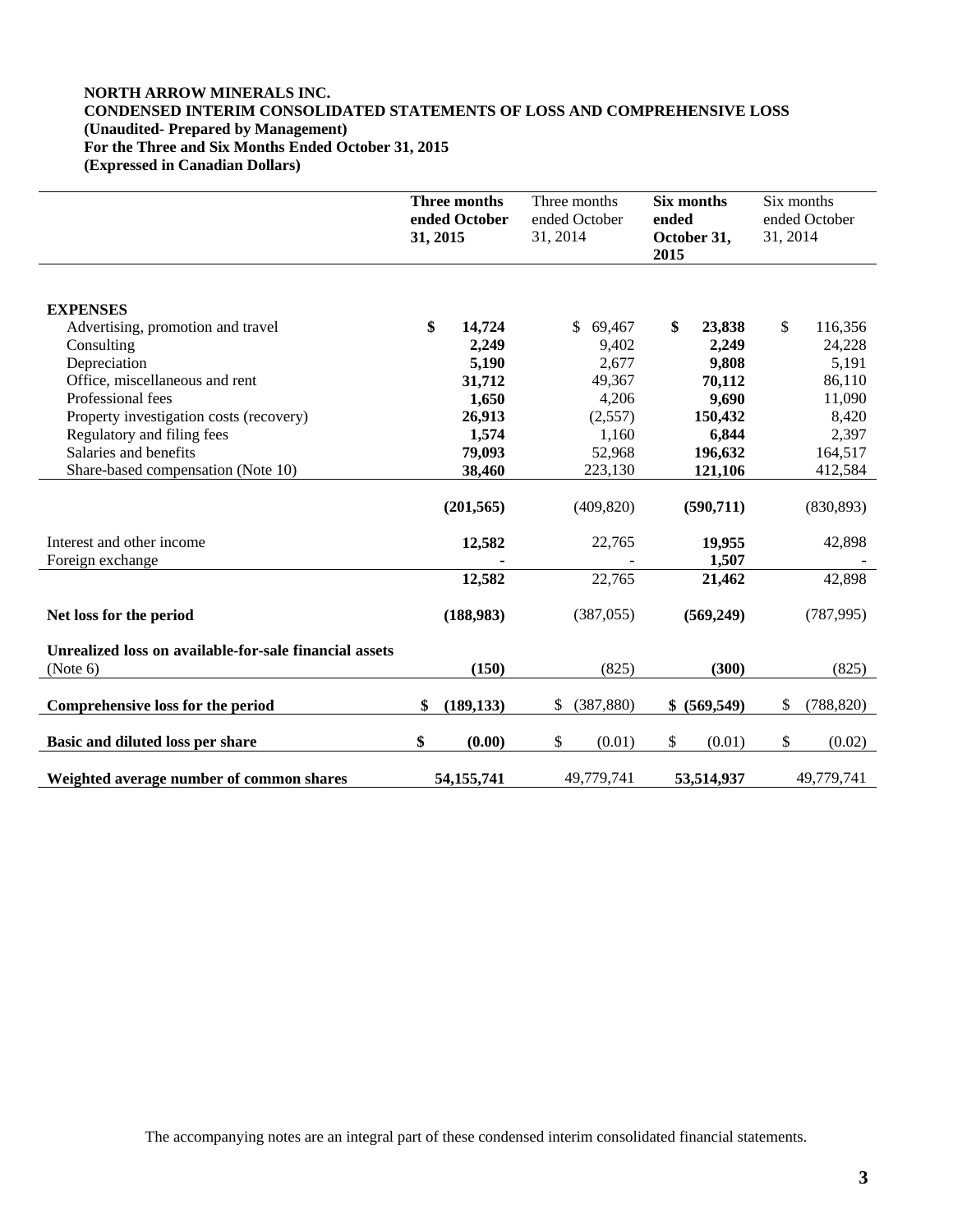# **NORTH ARROW MINERALS INC. CONDENSED INTERIM CONSOLIDATED STATEMENTS OF CASH FLOWS For the Six Months Ended October 31, 2015 (Unaudited- Prepared by Management) (Expressed in Canadian Dollars)**

|                                                        | 2015             | 2014             |
|--------------------------------------------------------|------------------|------------------|
|                                                        |                  |                  |
| <b>CASH FLOWS FROM OPERATING ACTIVITIES</b>            |                  |                  |
| Loss for the period                                    | \$<br>(569, 249) | \$<br>(787, 995) |
| Items not involving cash:                              |                  |                  |
| Depreciation                                           | 9,808            | 5,191            |
| Share-based compensation                               | 121,106          | 412,584          |
| Changes in non-cash working capital items:             |                  |                  |
| Change in receivables                                  | 77,059           | (153, 598)       |
| Change in prepaid expenses                             | (42, 967)        | (19, 118)        |
| Change in accounts payable and accrued liabilities     | (49, 621)        | (2,111)          |
| Change in due to related parties                       | (4, 351)         | 6,000            |
|                                                        | (458, 215)       | (539, 047)       |
|                                                        |                  |                  |
| <b>CASH FLOWS FROM INVESTING ACTIVITIES</b>            |                  |                  |
| Expenditures on exploration and evaluation assets, net | (1, 187, 281)    | (3,794,469)      |
| Purchase of equipment                                  | (15,091)         | (4, 551)         |
|                                                        | (1,202,372)      | (3,799,020)      |
|                                                        |                  |                  |
| <b>CASH FLOWS FROM FINANCING ACTIVITIES</b>            |                  |                  |
| Proceeds from issuance of shares                       | 4,000,450        |                  |
| Share issuance costs                                   | (347, 697)       |                  |
|                                                        | 3,652,753        |                  |
|                                                        |                  |                  |
| Change in cash                                         | 1,992,166        | (4,338,067)      |
| Cash, beginning of year                                | 2,102,920        | 9,396,969        |
|                                                        |                  |                  |
| Cash, end of the period                                | \$<br>4,095,086  | \$<br>5,058,902  |
| Cash paid during the period for interest               | \$               | \$               |
| Cash paid during the period for income taxes           | \$               | \$               |

**Supplemental disclosure with respect to cash flows (Note 13)**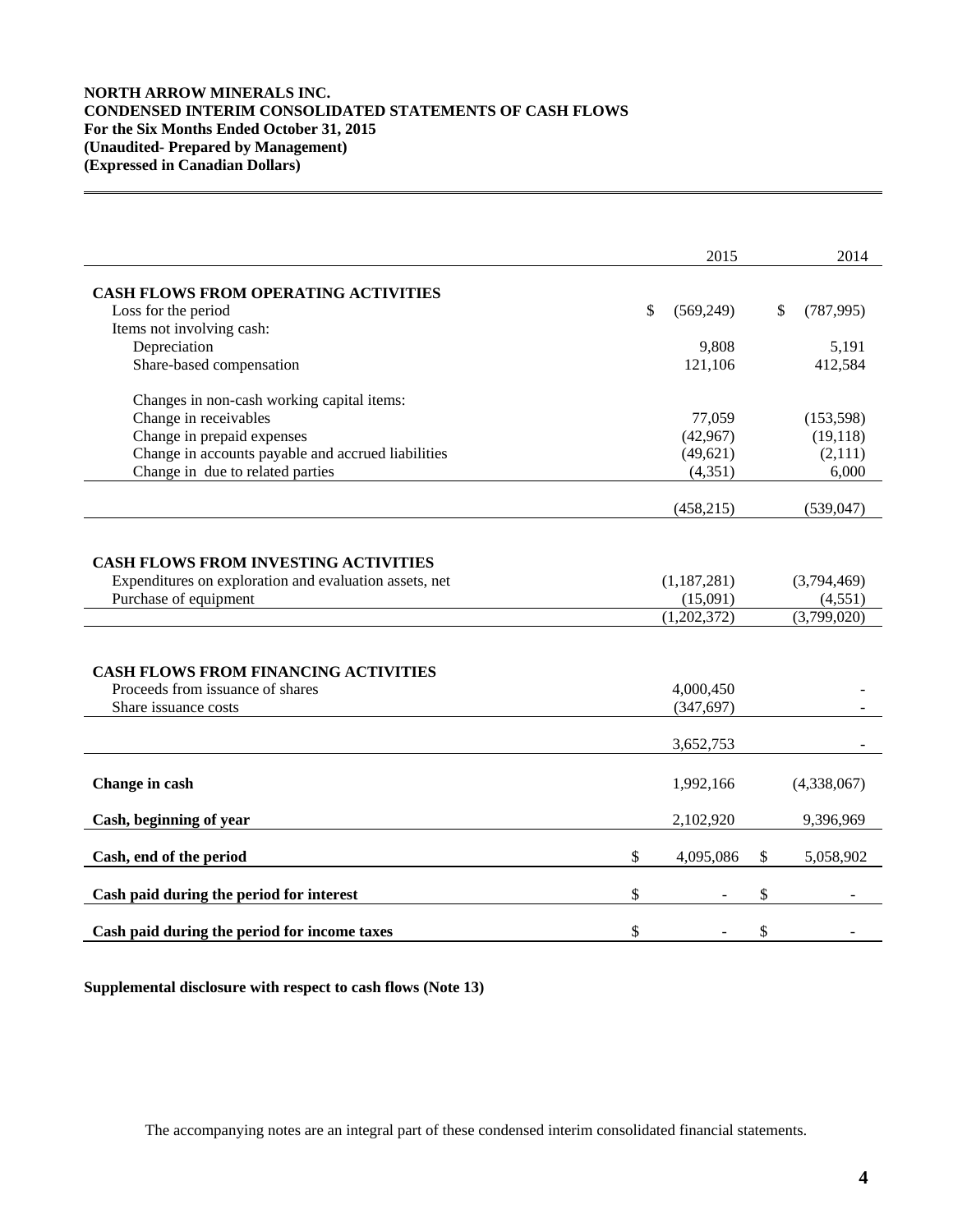# **NORTH ARROW MINERALS INC. CONDENSED INTERIM CONSOLIDATED STATEMENTS OF CHANGES IN EQUITY (Unaudited- Prepared by Management)**

**(Expressed in Canadian Dollars)** 

 $\overline{a}$ 

|                                                                                   | Number of<br><b>Shares</b> | Capital Stock | Share-based<br>payment<br>reserve | Investment<br>revaluation<br>reserve | Deficit          | Total                                       |
|-----------------------------------------------------------------------------------|----------------------------|---------------|-----------------------------------|--------------------------------------|------------------|---------------------------------------------|
| Balance, April 30, 2014                                                           | 49,779,741                 | \$24,918,104  | \$2,334,073                       | \$(14,213)                           | \$(13,706,218)   | \$13,531,746                                |
| Share-based compensation<br>Net loss<br>Investment loss                           |                            |               | 412,584                           | (825)                                | (787, 995)       | 412,584<br>(787, 995)<br>(825)              |
| Balance, October 31,<br>2014                                                      | 49,779,741                 | \$24,918,104  | \$2,746,657                       | \$(15,038)                           | \$(14, 494, 213) | \$13,155,510                                |
|                                                                                   |                            |               |                                   |                                      |                  |                                             |
| Balance, April 30, 2015                                                           | 49,944,741                 | \$25,066,354  | \$2,985,473                       | \$ (14,888)                          | \$(15,317,813)   | \$12,719,126                                |
| Share-based compensation<br>Net loss<br>Investment loss<br>Private placement- net | 4,211,000                  | 3,652,753     | 121,106                           | (300)                                | (569, 249)       | 121,106<br>(569, 249)<br>(300)<br>3,652,753 |
| Balance, October 31,<br>2015                                                      | 54, 155, 741               | \$28,719,107  | \$3,106,579                       | \$ (15,188)                          | \$ (15,887,062)  | \$15,923,436                                |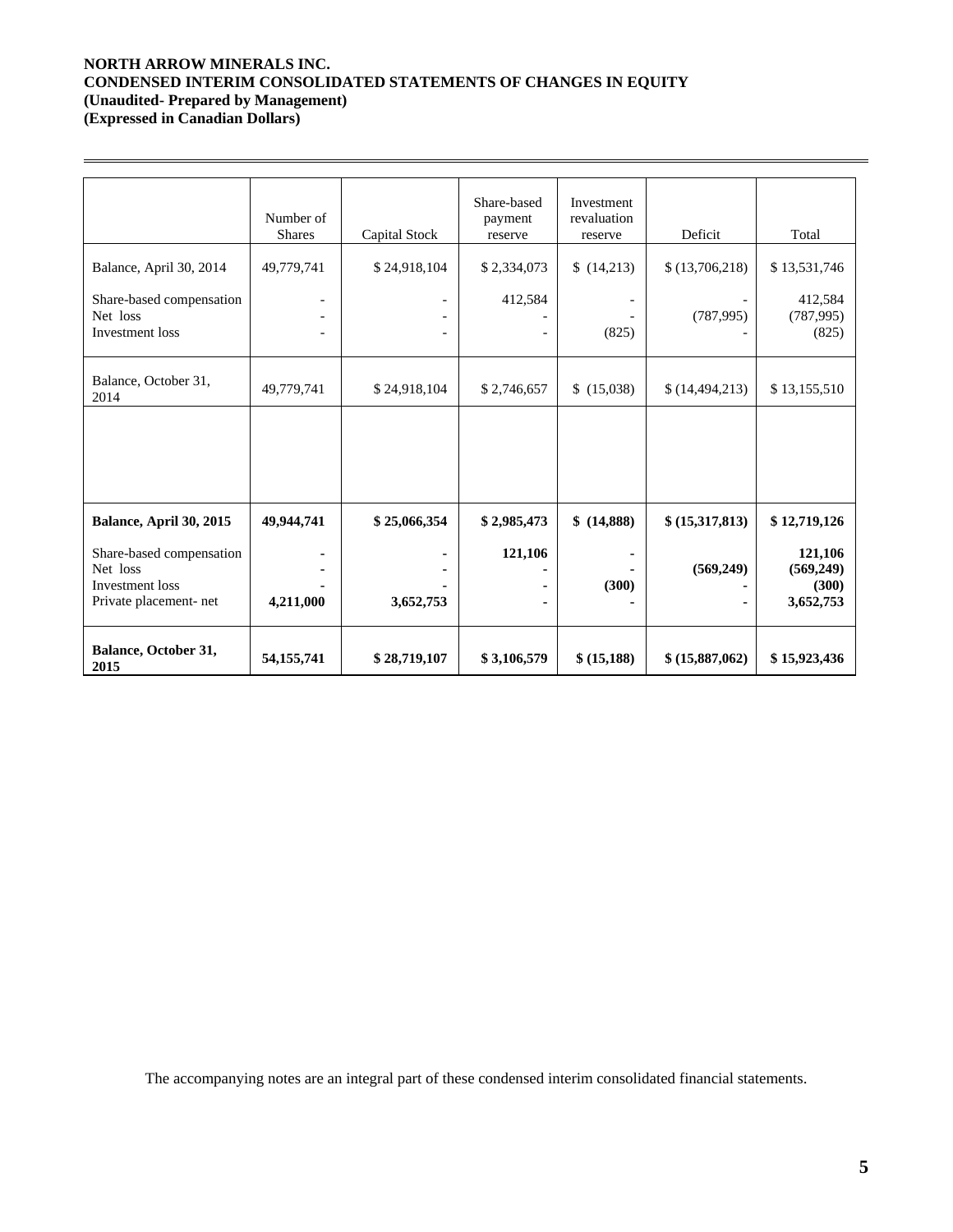# **1. NATURE AND CONTINUANCE OF OPERATIONS**

 $\overline{a}$ 

North Arrow Minerals Inc. (the "Company") is incorporated federally under the laws of the Canada Business Corporations Act ("CBCA").

The consolidated financial statements of the Company are presented in Canadian dollars, which is the functional currency of the Company.The Company trades on the TSX Venture Exchange (TSXV – NAR) and its registered office address is Ste. #960-789 West Pender Street, Vancouver, BC, Canada V6C 1H2.

The Company's principal business activity is the acquisition and exploration of exploration and evaluation assets. To date, the Company has not generated significant revenues from operations and is considered to be in the exploration stage.

The Company is in the process of acquiring and exploring its exploration and evaluation assets and has not yet determined whether these properties contain reserves that are economically recoverable. These condensed interim consolidated financial statements have been prepared on the assumption that the Company will continue in operation for the foreseeable future and will be able to realize assets and discharge liabilities in the normal course of operations. At October 31, 2015, the Company has a deficit of \$15,887,062, no current source of revenue and may require additional funding to meet its planned activities beyond the upcoming fiscal year. The Company's continuation as a going concern is dependent on the successful results from its mineral property exploration activities and its ability to raise equity capital or borrowings sufficient to meet current and future obligations. There can be no assurances that management's plans for the Company will be successful. These material uncertainties may cast significant doubt upon the Company's ability to continue as a going concern. These financial statements do not include any adjustments to the recoverability and classification of assets and liabilities that might be necessary, should the Company be unable to continue as a going concern.

# **2. BASIS OF PRESENTATION**

# **a) Statement of Compliance.**

These condensed interim consolidated financial statements have been prepared in accordance with International Financial Reporting Standards ("IFRS") as issued by the International Accounting Standards Board ("IASB") and interpretations of the International Financial Reporting Interpretations Committee ("IFRIC") and specifically with IFRS applicable to the preparation of interim financial statements, including IAS 34, Interim Financial Reporting (IAS 34). These condensed interim consolidated financial statements should be read in conjunction with the Company's audited financial statements for the year ended April 30, 2015. These financial statements are presented in Canadian dollars unless otherwise noted.

# **b) Principles of Consolidation**

The comparative consolidated financial statements include the accounts of the Company and its wholly-owned inactive subsidiary Compania Minera North Arrow Chile Limitada ("Minera"). All inter-company transactions and balances have been eliminated upon consolidation. Effective September 22, 2014, the Company completed the wind-up of Minera, the Company's only subsidiary.

### **c) Historical cost**

These consolidated financial statements have been prepared on a historical cost basis except for certain financial instruments measured at fair value.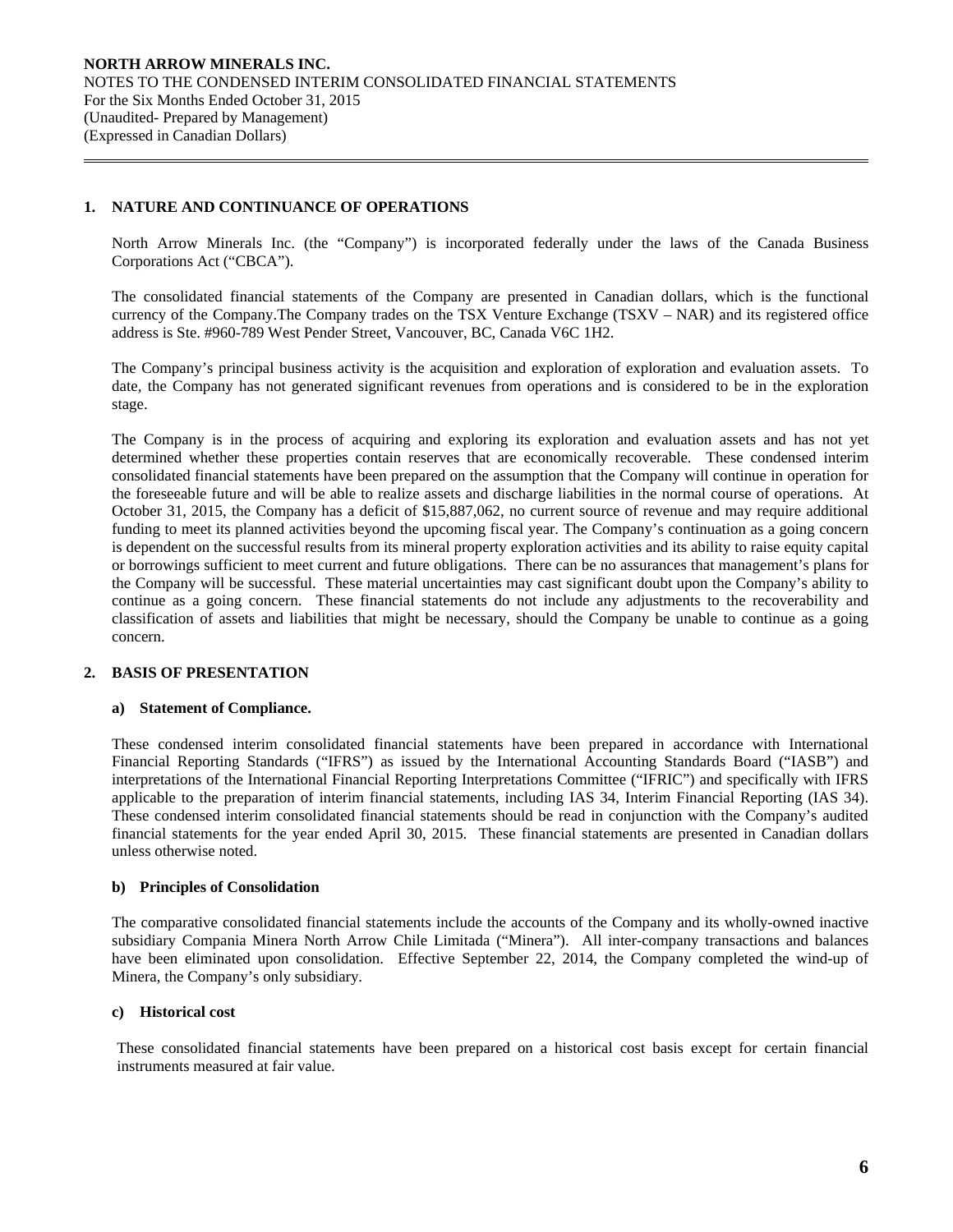## **2. BASIS OF PRESENTATION - continued**

 $\overline{a}$ 

#### **d) Significant accounting judgments, estimates and assumptions**

The preparation of financial statements in conformity with IFRS requires management to make certain estimates, judgments and assumptions that affect the reported amounts of assets and liabilities at the date of the financial statements and the reported revenues and expenses during this period.

Although management uses historical experiences and its best knowledge of the amount, events or actions to form the basis for judgments and estimates, actual results may differ from these estimates.

The most significant accounts that require estimates as the basis for determining the stated amounts include the recoverability of exploration and evaluation assets, valuation of share-based payments, and valuation of deferred tax amounts.

Critical judgments exercised in applying accounting policies that have the most significant effect on the amounts recognized in the consolidated financial statements are as follows:

(i) Economic recoverability and probability of future benefits of exploration and evaluation costs*.* 

 Management has determined that exploration, evaluation and related costs incurred which were capitalized may have future economic benefits and may be economically recoverable. Management uses several criteria in its assessments of economic recoverability and probability of future economic benefits including geologic and other technical information, history of conversion of mineral deposits with similar characteristics to its own properties to proven and probable mineral reserves, the quality and capacity of existing infrastructure facilities, evaluation of permitting and environmental issues and local support for the project.

(ii) Valuation of share-based payments

The Company uses the Black-Scholes Option Pricing Model for valuation of share-based payments. Option pricing models require the input of subjective assumptions including expected price volatility, interest rates and forfeiture rates. Changes in the input assumptions can materially affect the fair value estimate and the Company's earnings and equity reserves.

(iii) Income taxes

In assessing the probability of realizing income tax assets, management makes estimates related to expectations of future taxable income, applicable tax opportunities, expected timing of reversals of existing temporary differences and the likelihood that tax positions taken will be sustained upon examination by applicable tax authorities. In making its assessments, management gives additional weight to positive and negative evidence that can be objectively verified.

## **3. SIGNIFICANT ACCOUNTING POLICIES - New Accounting pronouncements**

The IASB has issued new standards which are not expected to have a significant impact on the Company's financial statements. Each of the new standards is effective for annual periods beginning on or after January 1, 2015 with early adoption permitted, except for IFRS 9 which has a tentative effective date of January 1, 2018 and is summarized below.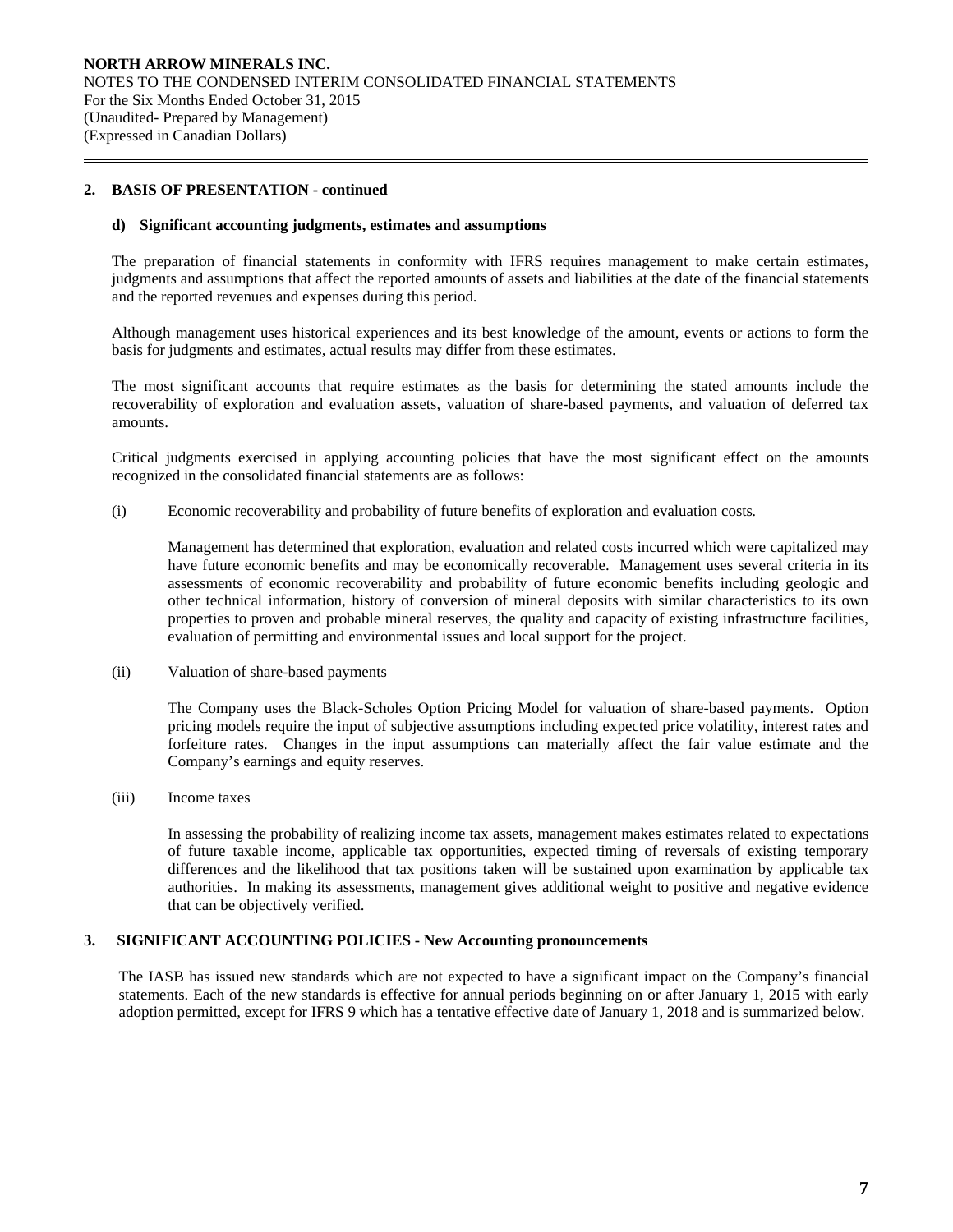## **3. SIGNIFICANT ACCOUNTING POLICIES - New Accounting pronouncements - continued**

- IFRS 9 Financial Instruments classification and measurement
	- This is the first part of a new standard on classification and measurement of financial assets that will replace IAS 39, "Financial Instruments: Recognition and Measurement". IFRS 9 has two measurement categories: amortized cost and fair value. All equity instruments are measured at fair value. A debt instrument is recorded at amortized cost only if the entity is holding it to collect contractual cash flows and the cash flows represent principal and interest. Otherwise it is measured at fair value with changes in fair value through profit or loss. In addition, this new standard has been updated to include guidance on financial liabilities and derecognition of financial instruments. The extent of the impact of adoption of IFRS 9 has not yet been determined.

## **4. FINANCIAL INSTRUMENTS AND RISK MANAGEMENT**

Financial instruments measured at fair value are classified into one of three levels in the fair value hierarchy according to the relative reliability of the inputs used to estimate the fair values. The three levels of the fair value hierarchy are:

- Level 1 Unadjusted quoted prices in active markets for identical assets or liabilities;
- Level 2 Inputs other than quoted prices that are observable for the asset or liability either directly or indirectly; and
- Level 3 Inputs that are not based on observable market data.

The Company's financial instruments consist of cash, marketable securities, receivables, accounts payable and accrued liabilities and due to related parties. Cash is carried at fair value using a level 1 fair value measurement. The carrying value of receivables, accounts payable and accrued liabilities and due to related parties approximate their fair values due to their immediate or short-term maturity. Marketable securities are recorded at fair value based on the quoted market prices in active markets at the balance sheet date, which is consistent with level 1 of the fair value hierarchy.

The Company is exposed to a variety of financial risks by virtue of its activities, including credit risk, interest rate risk, liquidity risks, foreign currency risk, and equity market risk. The Company's objective with respect to risk management is to minimize potential adverse effects on the Company's financial performance. The Board of Directors provides direction and guidance to management with respect to risk management. Management is responsible for establishing controls and procedures to ensure that financial risks are mitigated to acceptable levels.

### Credit risk

 $\overline{a}$ 

Credit risk is the risk of financial loss to the Company if a counter-party to a financial instrument fails to meet its contractual obligations. The Company manages credit risk by investing its excess cash in short-term investments with investment grade ratings, issued by a Canadian chartered bank. The Company's receivables consist primarily of sales tax receivables due from the federal government and receivables from companies with which the Company has exploration agreements or options. The maximum exposure to credit risk at the reporting date is the carrying value of the Company's receivables and cash.

### Interest rate risk

Interest rate risk is the risk that the fair value or future cash flows of a financial instrument will fluctuate because of changes in market interest rates. Financial assets and liabilities with variable interest rates expose the Company to interest rate risk with respect to its cash flow. It is management's opinion that the Company is not exposed to significant interest rate risk.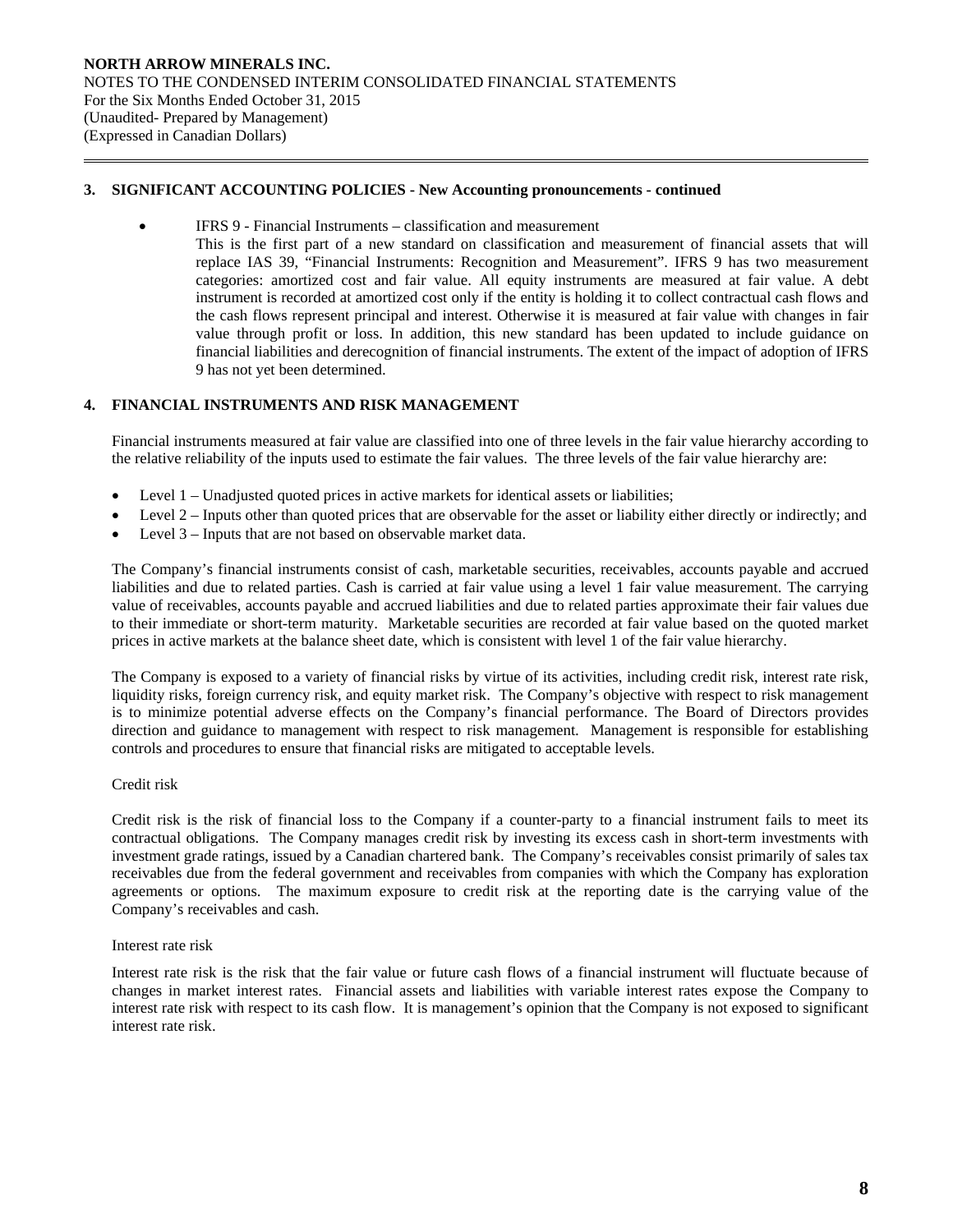## **4. FINANCIAL INSTRUMENTS AND RISK MANAGEMENT - continued**

### Liquidity risk

 $\overline{a}$ 

Liquidity risk is the risk that the Company will not be able to meet its obligations as they become due. The Company's ability to continue as a going concern is dependent on management's ability to raise the funds required through future equity financings, asset sales or exploration option agreements, or a combination thereof. The Company has no regular cash flow from its operating activities. The Company manages its liquidity risk by forecasting cash flow requirements for its planned exploration and corporate activities and anticipating investing and financing activities. Management and the Board of Directors are actively involved in the review, planning and approval of annual budgets and significant expenditures and commitments. Failure to realize additional funding could cast significant doubt on the Company's ability to continue as a going concern. As at October 31, 2015, the Company had cash of \$4,095,086 (April 30, 2015 - \$2,102,920) available to settle current liabilities of \$38,938 (April 30, 2015 - \$278,449).

#### Foreign currency risk

 The Company's activities are within Canada and accordingly the Company is not subject to significant foreign currency risk.

#### Equity market risk

The Company is exposed to equity price risk arising from its marketable securities, which are classified as available-forsale. The Company plans to sell its marketable securities as market conditions permit, or as is required to finance the Company's operations from time-to-time.

## **5. RECEIVABLES**

|                                                    | October 31, 2015     | April 30, 2015 |
|----------------------------------------------------|----------------------|----------------|
| HST/GST receivables<br>Trade and other receivables | 9.669<br>ъ<br>13,205 | 99.933         |
|                                                    | 22,874               | 99,933         |

# **6. MARKETABLE SECURITIES**

 During the year ended April 30, 2012, the Company received 15,000 (75,000 pre-consolidation) common shares of Adamera Minerals Corp., a TSX-V listed company in exchange for certain exploration data.

|                                          |         | October 31, 2015 |                           |                                |                |        | April 30, 2015     |                         |
|------------------------------------------|---------|------------------|---------------------------|--------------------------------|----------------|--------|--------------------|-------------------------|
|                                          |         | Cost             | <b>Unrealized</b><br>Loss | Fair<br><b>Market</b><br>Value |                | Cost   | Unrealized<br>Loss | Fair<br>Market<br>Value |
| of<br>shares<br>Common<br>Minerals Corp. | Adamera | \$15,488         | \$(15,188)                | \$300                          | $\mathbb{S}^-$ | 15.488 | \$(14.888)         | \$600                   |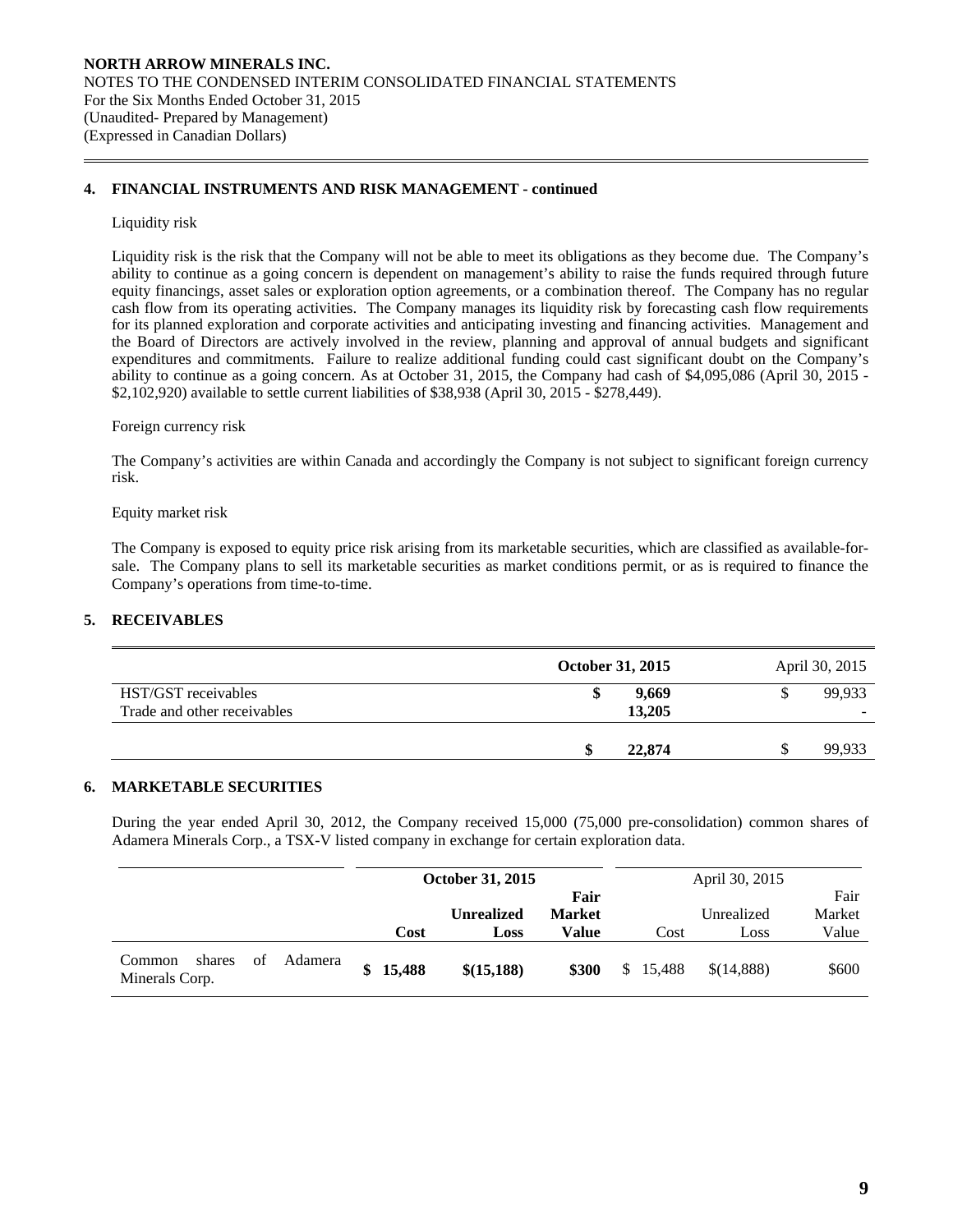# **7. EQUIPMENT**

 $\overline{a}$ 

|                                 | Office and computer | <b>Field</b> |              |
|---------------------------------|---------------------|--------------|--------------|
| Cost                            | equipment           | equipment    | <b>Total</b> |
| Balance, April 30, 2014         | \$7,560             | \$93,775     | \$101,335    |
| <b>Additions</b>                | 9,705               |              | 9,705        |
| Balance, April 30, 2015         | 17,265              | 93,775       | 111,040      |
| <b>Additions</b>                | 15,091              |              | 15,091       |
| Balance, October 31, 2015       | \$32,356            | \$93,775     | \$126,131    |
|                                 |                     |              |              |
| <b>Accumulated Amortization</b> |                     |              |              |
| Balance, April 30, 2014         | 6,638               |              | 6,638        |
| <b>Additions</b>                | 1,641               | 9,377        | 11,018       |
| Balance, April 30, 2015         | 8,279               | 9,377        | 17,656       |
| <b>Additions</b>                | 1,372               | 8,436        | 9,808        |
| Balance, October 31, 2015       | 9,651<br>\$         | \$17,813     | \$<br>27,464 |
| <b>Carrying amounts</b>         |                     |              |              |
| April 30, 2015                  | 8,986<br>\$         | \$84,398     | \$93,384     |
| October 31, 2015                | \$22,705            | \$75,962     | \$98,667     |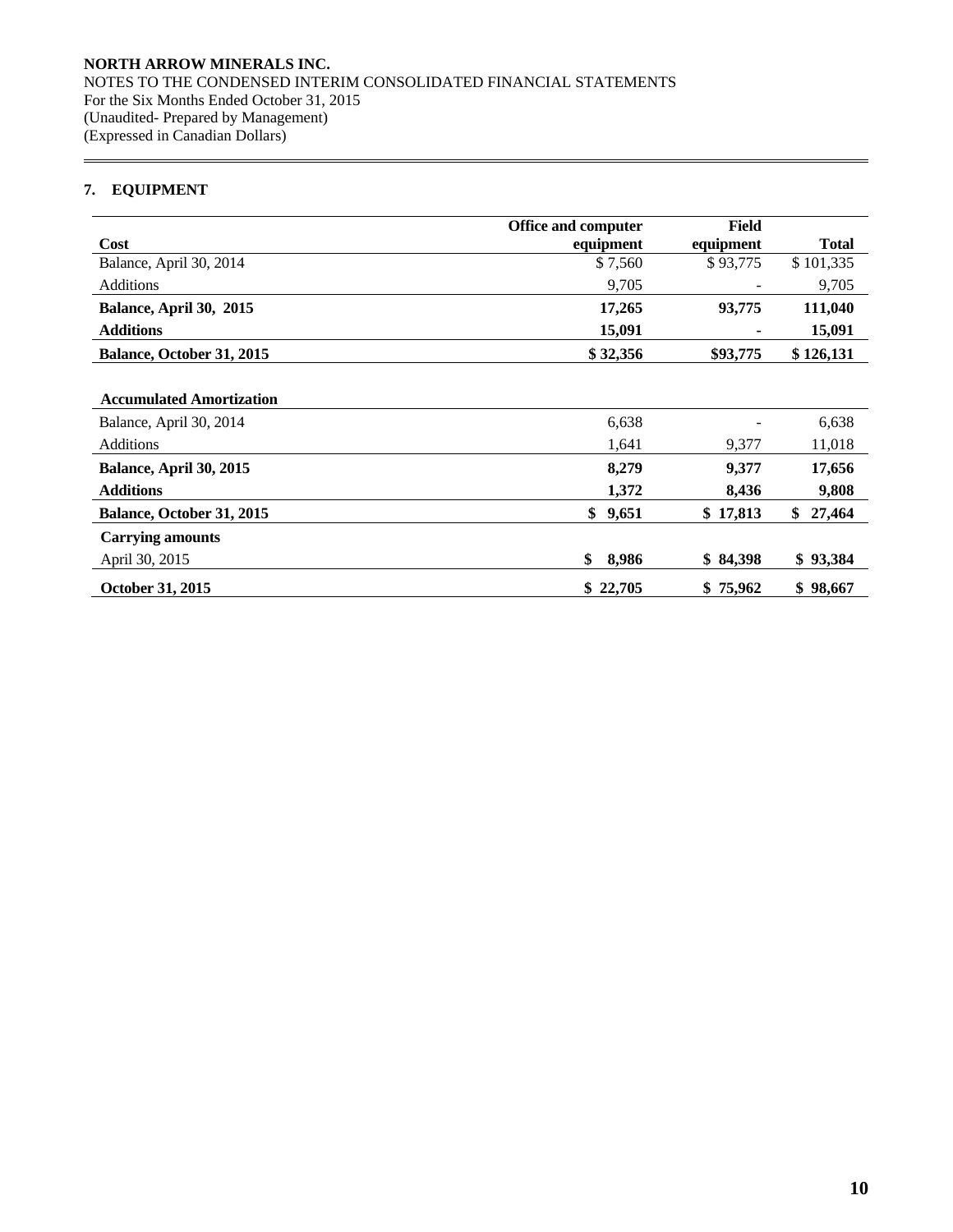# **8. EXPLORATION AND EVALUATION ASSETS**

 $\overline{a}$ 

|                                                               |                      |                 |         |                   |                          | October 31,      |
|---------------------------------------------------------------|----------------------|-----------------|---------|-------------------|--------------------------|------------------|
|                                                               | April 30, 2015       | <b>Expended</b> |         | <b>Write-offs</b> |                          | 2015             |
| <b>Diamond Properties</b>                                     |                      |                 |         |                   |                          |                  |
| Lac de Gras, Canada                                           |                      |                 |         |                   |                          |                  |
| <b>Exploration</b> costs                                      | \$235,404            | \$              |         | \$                |                          | \$235,404        |
| Acquisition and tenure costs                                  | 277,918              |                 |         |                   |                          | 277,918          |
| Geological, data collection and assays                        | 153,559              |                 |         |                   |                          | 153,559          |
| Office and salaries                                           | 134,040              |                 |         |                   |                          | 134,040          |
|                                                               | 800,921              |                 |         |                   |                          | 800,921          |
| Pikoo, Canada                                                 |                      |                 |         |                   |                          |                  |
| <b>Exploration costs</b>                                      | 918,487              |                 | 42,850  |                   |                          | 961,337          |
| Drilling                                                      | 1,376,586            |                 | 12,084  |                   |                          | 1,388,670        |
| Acquisition and tenure costs                                  | 13,504               |                 | 152     |                   |                          | 13,656           |
| Geological, data collection and assays                        | 860,902              | 345,621         |         |                   |                          | 1,206,523        |
| Office and salaries                                           | 383,329              |                 | 46,851  |                   |                          | 430,180          |
| Contribution from joint-venture partner                       | (457, 764)           | (112,050)       |         |                   |                          | (569, 814)       |
|                                                               | 3,095,044            |                 | 335,508 |                   |                          | 3,430,552        |
| Timiskaming, Canada                                           |                      |                 |         |                   |                          |                  |
| <b>Exploration</b> costs                                      | 4,638                |                 |         |                   |                          | 4,638            |
| Drilling                                                      | 94,389               |                 |         |                   |                          | 94,389           |
| Acquisition and tenure costs                                  | 326,757              |                 |         |                   |                          | 326,757          |
| Geological, data collection and assays                        | 68,751               |                 |         |                   |                          | 68,751           |
| Office and salaries                                           | 14,402               |                 | 50      |                   |                          | 14,452           |
| Contribution from joint-venture partner                       | (11,908)             |                 |         |                   |                          | (11,908)         |
|                                                               | 497,029              |                 | 50      |                   |                          | 497,079          |
| Qilalugaq, Canada                                             |                      |                 |         |                   |                          |                  |
| <b>Exploration</b> costs                                      | 291,030              |                 | 41,394  |                   |                          | 332,424          |
| Acquisition and tenure costs                                  | 71,463               |                 | 164     |                   |                          | 71,627           |
|                                                               |                      |                 |         |                   |                          |                  |
| Geological, data collection and assays<br>Office and salaries | 3,143,171<br>224,821 | 237,322         |         |                   | $\overline{\phantom{a}}$ | 3,380,493        |
|                                                               | 3,730,485            |                 | 18,675  |                   |                          | 243,496          |
|                                                               |                      |                 | 297,555 |                   | $\overline{\phantom{a}}$ | 4,028,040        |
| Luxx, Canada                                                  |                      |                 |         |                   |                          |                  |
| <b>Exploration</b> costs                                      | 40,803               |                 | 7,005   |                   |                          | 47,808           |
| Acquisition and tenure costs                                  | 136,168              |                 | 2,209   |                   |                          | 138,377          |
| Geological, data collection and assays                        | 121,301              |                 |         |                   |                          | 121,301          |
| Office and salaries                                           | 37,959               |                 | 3,456   |                   |                          | 41,415           |
|                                                               | 336,231              |                 | 12,670  |                   |                          | 348,901          |
| Mel, Canada                                                   |                      |                 |         |                   |                          |                  |
| <b>Exploration</b> costs                                      | 10,205               |                 | 69,970  |                   |                          | 80,175           |
| Acquisition and tenure costs                                  | 128,472              |                 | 449     |                   |                          | 128,921          |
| Geological, data collection and assays                        | 183,337              | 116,091         |         |                   |                          | 299,428          |
| Office and salaries                                           | 18,684               |                 | 34,848  |                   |                          | 53,532           |
|                                                               | 340,698              | 221,358         |         |                   |                          | 562,056          |
| Redemption, Canada                                            |                      |                 |         |                   |                          |                  |
| <b>Exploration</b> costs                                      | 429,053              |                 | 8,530   |                   |                          | 437,583          |
| Drilling                                                      | 124,964              |                 |         |                   |                          | 124,964          |
| Acquisition and tenure costs                                  | 55,485               |                 | 10,194  |                   |                          | 65,679           |
| Geological, data collection and assays                        | 1,058,015            |                 | 76,759  |                   |                          | 1,134,774        |
| Office and salaries                                           | 218,107              |                 | 39,118  |                   |                          | 257,225          |
| Recoveries                                                    | (50,000)             |                 |         |                   | $\overline{a}$           | (50,000)         |
|                                                               | 1,835,624            | 134,601         |         |                   | $\overline{\phantom{a}}$ | 1,970,225        |
|                                                               |                      |                 |         |                   |                          |                  |
| <b>TOTAL</b>                                                  | \$<br>10,636,032     | \$1,001,742     |         | \$                |                          | \$<br>11,637,774 |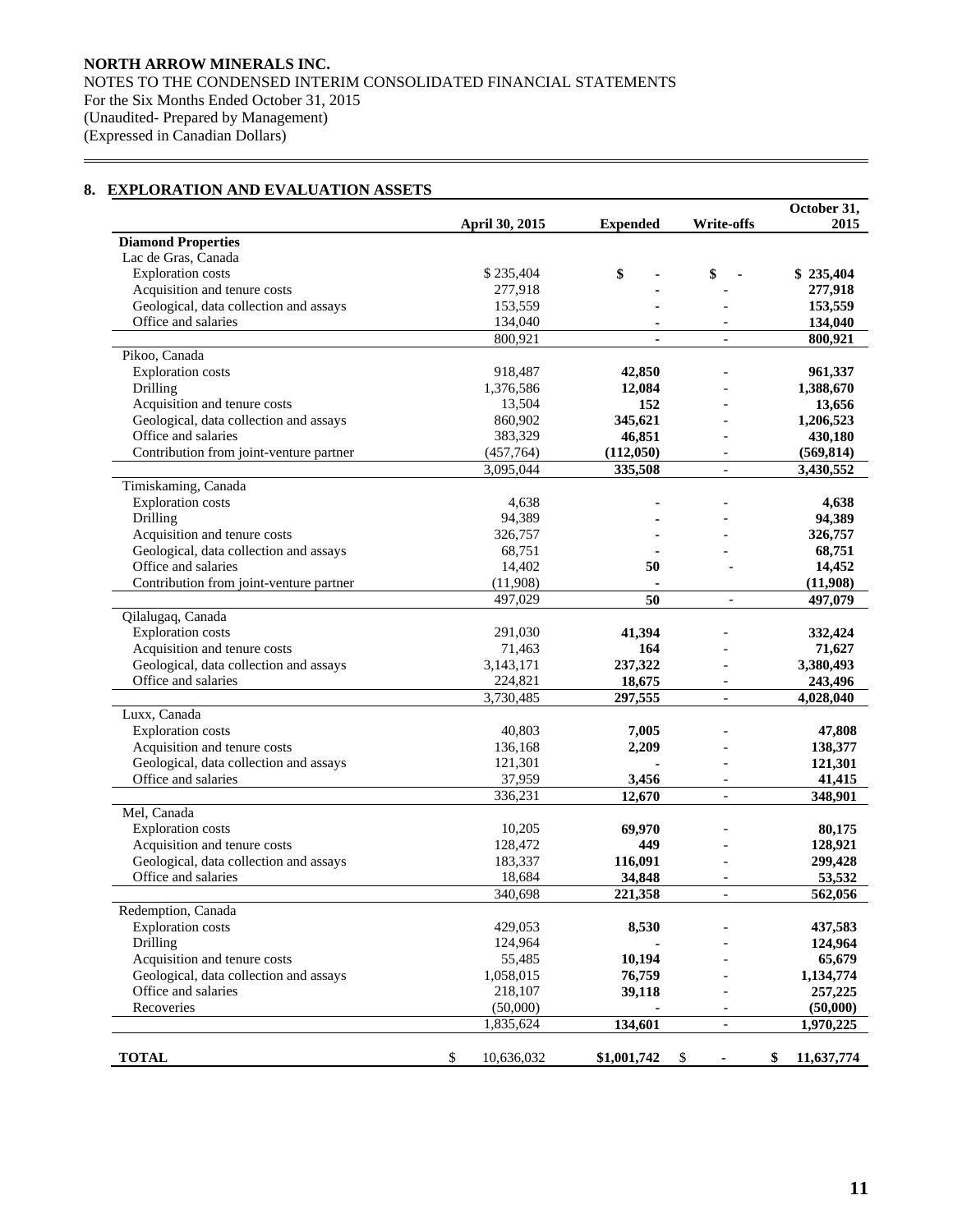### **April 30, 2014 Expended Write-offs April 30, 2015 Diamond Properties**  Lac de Gras, Canada Exploration costs \$ 235,404 \$ 235,404 \$  $\frac{1}{2}$  \$ 235,404 \$ 235,404 Acquisition and tenure costs 277,918 - 277,918 - 277,918 Geological, data collection and assays 153,559 - 153,559 - 153,559 Office and salaries 134,040 - 134,040 - 134,040  $800,921$  - 800,921 Pikoo, Canada Exploration costs 302,574 615,913 - 918,487 Drilling 602,315 774,271 - 1,376,586 Acquisition and tenure costs  $7,453$  6,051 - 13,504 Geological, data collection and assays  $72,852$   $788,050$  - 860,902 Office and salaries 120,144 263,185 - 383,329 Contribution from joint-venture partner  $(457,764)$  (457,764) 1,105,338 1,989,706 - 3,095,044 Timiskaming, Canada Exploration costs <br>  $4,638$  - - 4,638<br>
Drilling 94,389 - - 94,389 Drilling 94,389 - 94,389 - 94,389 Acquisition and tenure costs 326,757 - 326,757 - 326,757 Geological, data collection and assays 19,560 49,191 - 68,751 Office and salaries 6,542 7,860 - 14,402 Contribution from joint-venture partner (11,908) (11,908) (11,908) 451,886 45,143 - 497,029 Qilalugaq, Canada Exploration costs 87,641 203,389 - 291,030 Acquisition and tenure costs 24,623 46,840 - 71,463 Geological, data collection and assays 84,069 3,059,102 - 3,143,171 Office and salaries 41,058 183,763 - 224,821 237,391 3,493,094 - 3,730,485 Luxx, Canada Exploration costs 38,370 2,433 - 40,803 Acquisition and tenure costs<br>
Geological, data collection and assays<br>  $104,191$ <br>  $17,110$  - 121,301 Geological, data collection and assays Office and salaries 26,824 11,135 - 37,959 304,413 31,818 - 336,231 Mel, Canada Exploration costs 7,961 2,244 - 10,205 Acquisition and tenure costs 126,772 1,700 - 128,472 Geological, data collection and assays 126,012 57,325 - 183,337 Office and salaries 13,140 5,544 - 18,684 273,885 66,813 - 340,698 Redemption, Canada Exploration costs 3,879 425,174 - 429,053 Drilling 124,964 - 124,964 - 124,964 Acquisition and tenure costs 39,651 15,834 - 55,485 Geological, data collection and assays 1,031,914 26,101 - 1,058,015 Office and salaries 101,631 116,476 - 218,107 Recoveries (50,000) (50,000) (50,000) (50,000) 1,177,075 658,549 - 1,835,624 **TOTAL** 5 4,350,909 \$6,285,123 \$ - \$ 10,636,032

## **8. EXPLORATION AND EVALUATION ASSETS - continued**

 $\overline{a}$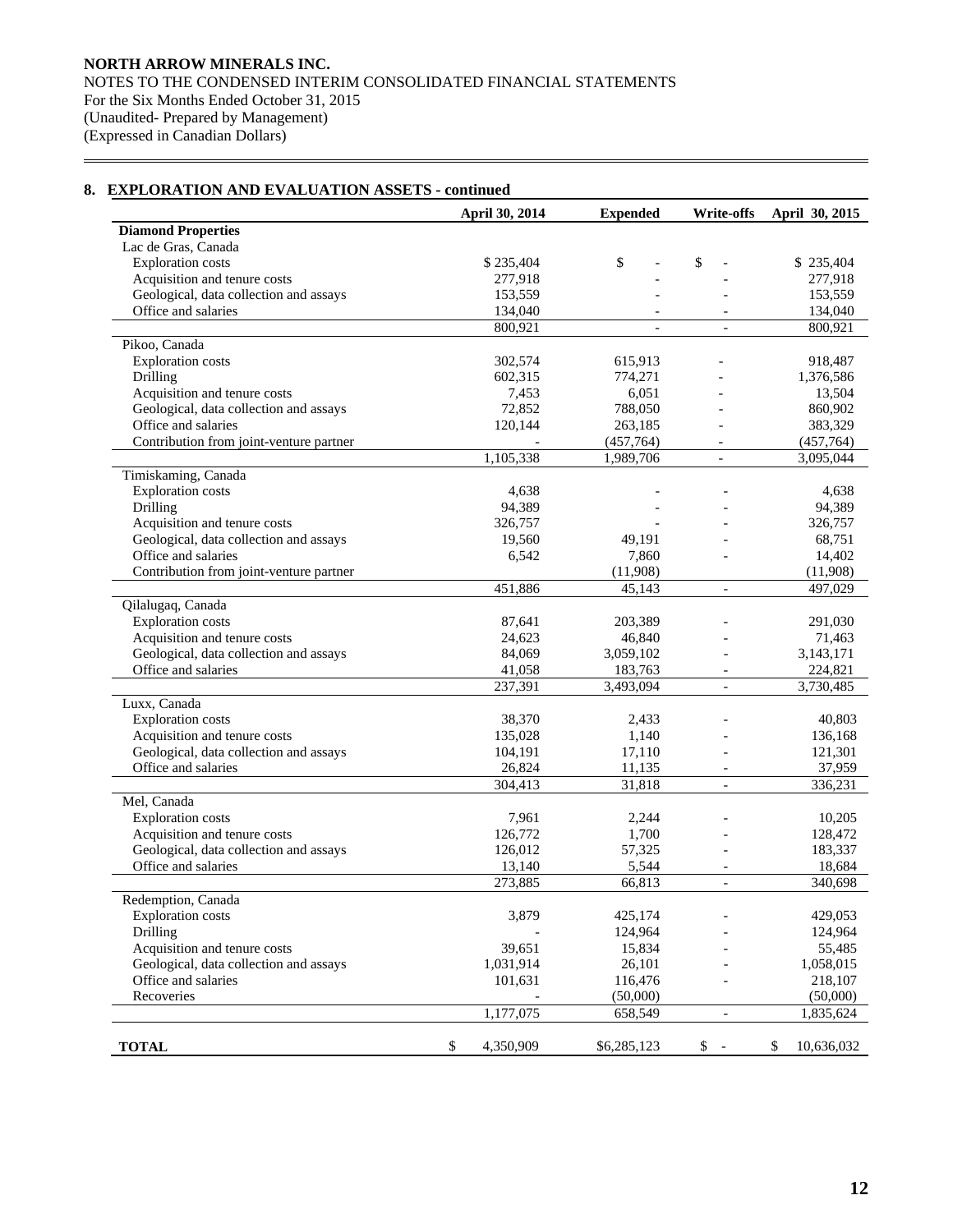## **8. EXPLORATION AND EVALUATION ASSETS – continued**

 Title to exploration and evaluation assets involves certain inherent risks due to the difficulties of determining the validity of certain claims as well as the potential for problems arising from the frequently ambiguous conveyancing history characteristic of many exploration and evaluation assets. The Company has investigated title to all of its exploration and evaluation assets and, to the best of its knowledge, titles to all of these assets are in good standing.

## **Diamond Properties, Canada**

 $\overline{a}$ 

### Lac de Gras, Northwest Territories

In August 2011, the Company entered into an option agreement with Harry Winston Diamond Mines Ltd. (subsequently Dominion Diamond Corp.) ("Dominion"), and Springbok Holdings Inc. ("Springbok"), to jointly explore Springbok and the Company's Lac de Gras property and Dominion's land holdings contiguous to Springbok and the Company's Lac de Gras property (collectively, the "JV Property").

Dominion must incur exploration expenditures of at least \$5,000,000 over a 5 year period to allow the option to vest. Upon vesting, a joint venture will be formed whereby Dominion will hold a 55% interest and the Company and Springbok will share equally a 45% interest in the JV Property.

On October 24, 2012, the Company entered into an agreement with Springbok to acquire Springbok's 50% interest in the Lac de Gras property (the "Springbok Interests"). The Springbok Interests include the right to obtain a 22.5% interest in the JV Property, subject to the terms and conditions of the option agreement among Springbok, the Company and Dominion. Under the terms of the agreement with Springbok, the Company issued 1,000,000 shares at a value of \$235,000 to Springbok for the Springbok Interests. As additional consideration, in the event that Dominion exercises its option and earns a 55% interest in the JV Property and the Company subsequently incurs \$2 million in joint venture expenditures on the JV Property, the Company will issue to Springbok that number of common shares of the Company having a value of \$1 million.

During the year ended April 30, 2015, the Company was advised that Dominion had incurred \$5,000,000 of expenditures. In October 2015 the Company and Dominion signed a joint venture agreement having an effective date of June 1, 2015 to govern the ongoing evaluation of the JV Property on the basis of a 45%/55% (North Arrow/Dominion) joint venture.

Timiskaming, Pikoo and Qilalugaq Diamond Projects, Canada

On March 12, 2013, the Company entered into an assignment agreement with 0954506 B.C. Ltd. ("BCCo") under which BCCo agreed to assign and transfer to the Company all of BCCo's interest and obligations in certain options to earn an 80% interest in the Timiskaming, Pikoo and Qilalugaq diamond projects. Stornoway Diamond Corporation ("Stornoway") held a 100% interest in all three projects and had granted BCCo options to acquire the 80% interests in the projects. BCCo is a private company controlled by a party related to a director of the Company. Stornoway retained a one-time right to buy-back a 20% interest in any of the projects once the Company completed an option work program and provided Stornoway with notice of its intent to vest an 80% interest in a project. Under the terms of the agreement, the cost of the buy-back was equal to three times the costs incurred in connection with the applicable option work program.

Under the terms of the assignment agreement the Company paid BCCo \$20,000 and issued BCCo 500,000 transferrable share purchase warrants having a fair value of \$314,325 which was included in acquisition costs at the time the Company earned its interest in one of the projects. Each share purchase warrant will entitle the holder to acquire one common share of the Company at a price of \$0.25 for a period of five years from the date of issuance. In addition, the agreement required the Company to complete a \$2,000,000 financing (completed).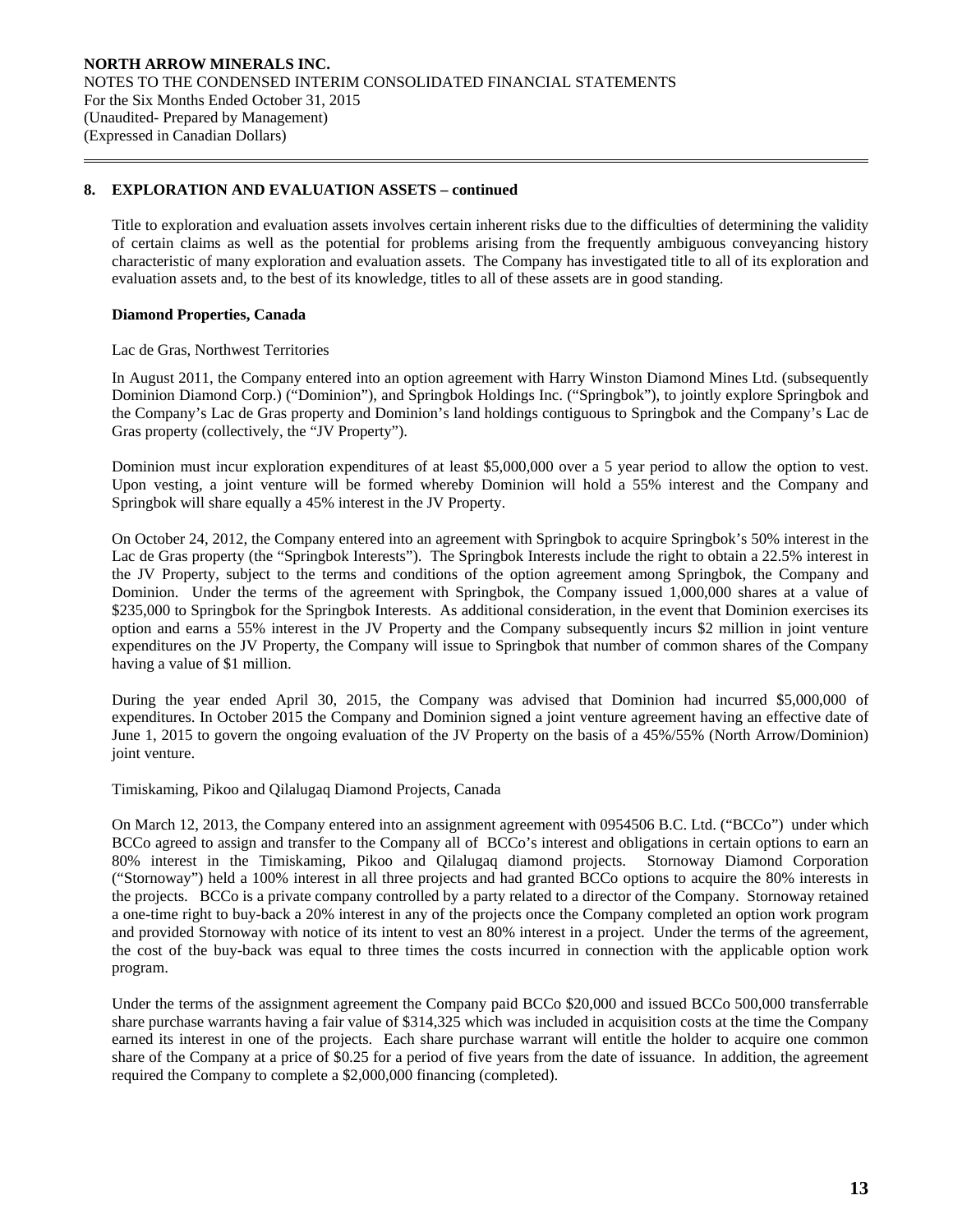## **8. EXPLORATION AND EVALUATION ASSETS - continued**

### *Qilalugaq diamond project, Nunavut*

 $\overline{a}$ 

The Company has earned an 80% interest in the Qilalugaq project by completing an option work program that included the collection of a minimum 1,000 tonne mini-bulk sample within two years of receipt of the required land use permit. The project is subject to a 3% net smelter royalty ("NSR") on metals produced and a 3% gross-overriding royalty ("GOR") on the sale of industrial minerals, including diamonds.

During the six months ended October 31, 2015, the Company issued Stornoway notice that it had completed the option work program and had therefore vested at an 80% interest in the project, subject to Stornoway's right to buy back a further 20% interest in the project. The Company was notified by Stornoway that Stornoway did not elect to exercise its right to buy back a further 20% interest in the project. Ongoing evaluation of the project is subject to an 80%/20% (Company/Stornoway) participating joint venture.

## *Pikoo diamond project, Saskatchewan*

The Company has earned an 80% interest in the Pikoo diamond project by completing an option work program consisting of a minimum 2,000 meter diamond drilling program, including a minimum of two drill holes at each of the North and South target areas. During the year ended April 30, 2014, the Company issued Stornoway notice that it had completed the option work program and had therefore vested at an 80% interest in the project, subject to Stornoway's right to buy back a further 20% interest in the project. The Company was notified by Stornoway that Stornoway did not elect to exercise its right to buy back a further 20% interest in the project. Ongoing evaluation of the project is subject to an 80%/20% (Company/Stornoway) participating joint venture.

In September 2014, the Company entered into option agreements with Eagle Plains Resources Ltd., Kalt Industries Ltd., and Canadian International Minerals Inc. to acquire interests in mineral properties in the Pikoo diamond project area. Under the terms of the agreements the Company can acquire 70% interest in the properties by reimbursing staking costs that totalled \$5,600 (paid) and discovering a kimberlite on the properties within a three year period. In the event that North Arrow earns a 70% interest, the properties will be subject to a 2% GOR on diamonds, payable to the vendor. There will be retained a right to purchase 1% of any royalty granted at any time for \$1,000,000. The Company and Stornoway have separately agreed to evaluate these properties under the Pikoo joint venture.

### *Timiskaming diamond project, Ontario/Quebec*

The Company has earned an 80% interest in the Timiskaming diamond project by completing an option work program that includes testing three separate geophysical targets with at least one diamond drill hole. During the year ended April 30, 2014, the Company issued Stornoway notice that it had completed the option work program and had therefore vested at an 80% interest in the Timiskaming project subject to Stornoway's right to buy back a 20% interest in the project. During the year ended April 30, 2014, the Company was advised by Stornoway that it would not be exercising its right to buy back a further 20% interest in the project. Accordingly, under the terms of the Company's acquisition agreement with BCCo, the fair value of the warrants issued to BCCo under the terms of the assignment agreement was included in the acquisition costs at the time the Company earned its interest in the Timiskaming diamond project. Ongoing evaluation of the project is subject to an 80%/20% (Company/Stornoway) participating joint venture.

### Redemption project, Northwest Territories

In July 2013, the Company entered into an option agreement with Arctic Star Resources Ltd. ("Arctic Star") whereby it can earn a 55% interest in Arctic Star's Redemption diamond project in the Lac de Gras region of the Northwest Territories. Under the terms of the option agreement, the Company can earn a 55% interest in the project by incurring \$5,000,000 in exploration expenditures prior to July 1, 2017, including a firm commitment to spend \$1,000,000 prior to July 1, 2014 (completed). On July 11, 2014, the Company and Arctic Star signed an addendum to the option agreement under which the project area was expanded to include three additional mineral claims and one mining lease. Certain of the project's leases are subject to a 1.5% GOR on any diamond production and a 1.5% NSR on any other commodity mined of which 0.5% of this royalty may be purchased for \$2,000,000.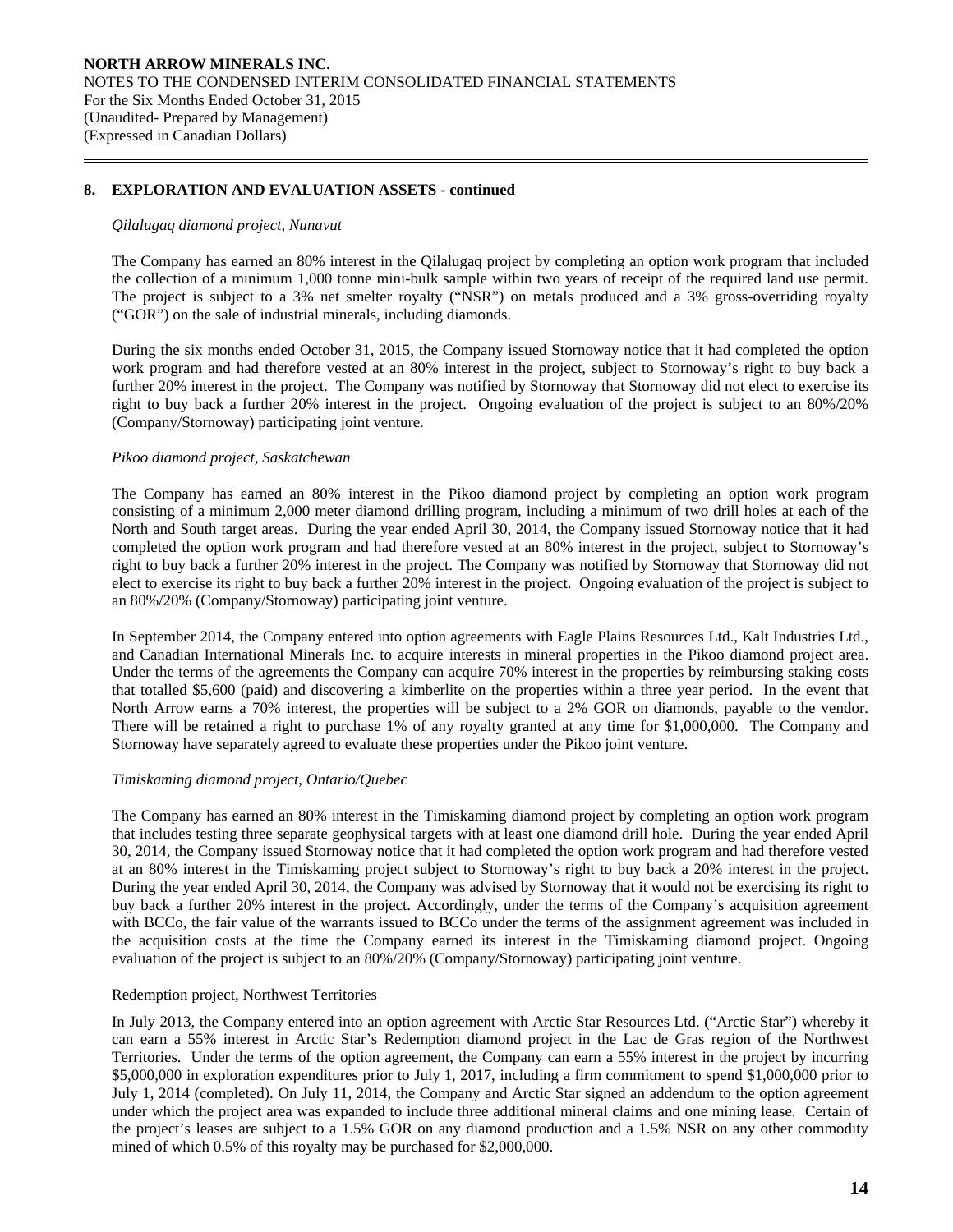## **8. EXPLORATION AND EVALUATION ASSETS - continued**

#### Mel project, Nunavut

 $\overline{a}$ 

In July 2013, the Company acquired a 100% interest in the Mel diamond project in Nunavut. The acquisition was subject to a purchase and sale agreement with Anglo Celtic Exploration Ltd., a private company controlled by a director of the Company. Under the terms of the agreement, the Company acquired a 100% interest in the property for consideration of a 1% GOR and 250,000 warrants entitling the holder to acquire 250,000 shares at a price of \$0.65 per share for a period of five years. The warrants had a fair value of \$126,502 which has been included in acquisition costs. In addition, the Company retains the right to buy back one half of the gross overriding royalty for \$1,000,000 at any time.

#### Luxx project, Nunavut

In July 2013, the Company acquired a 100% interest in the Luxx diamond project in Nunavut. The acquisition was subject to a purchase and sale agreement with Anglo Celtic Exploration Ltd., a private company controlled by a director of the Company. Under the terms of the agreement, the Company acquired a 100% interest in the property for consideration of a 1% GOR and 250,000 warrants entitling the holder to acquire 250,000 shares at a price of \$0.65 per share for a period of five years. The warrants had a fair value of \$126,502 which has been included in acquisition costs. In addition, the Company retains the right to buy back one half of the gross overriding royalty for \$1,000,000 at any time.

### **Gold Properties, Canada**

 In addition to the properties described above, the Company maintains interests in various gold and base metal properties in the Northwest Territories and Nunavut.

### Hope Bay Property, Nunavut

On January 28, 2011, amended February 1, 2013 and May 30, 2014, the Company entered into an agreement with Chelsea Minerals Corp. ("Chelsea"), whereby Chelsea has the option to earn a 60% interest in the Company's Hope Bay Oro gold project in Nunavut, consisting of five mining leases. Under the terms of the agreement, Chelsea could earn up to a 60% interest in the project by making an initial cash payment of \$50,000 (received) and spending \$5 million over a five year period. A minimum expenditure of \$500,000 was required in the first year (complete). In May 2011, Chelsea was acquired by Sennen Resources Ltd. (subsequently Sennen Potash Corp.) ("Sennen") pursuant to a Plan of Arrangement and Sennen assumed Chelsea's obligations pursuant to the agreement for the Hope Bay Property. Effective April 14, 2015, Sennen terminated their interest in the project pursuant to the terms of the option agreement.

## **9. ACCOUNTS PAYABLE AND ACCRUED LIABILITIES**

|                                       | October 31, 2015 | April 30, 2015    |
|---------------------------------------|------------------|-------------------|
| Trade payables<br>Accrued liabilities | 38,938<br>ง      | 215,098<br>59,000 |
|                                       | 38,938<br>æ      | 274,098           |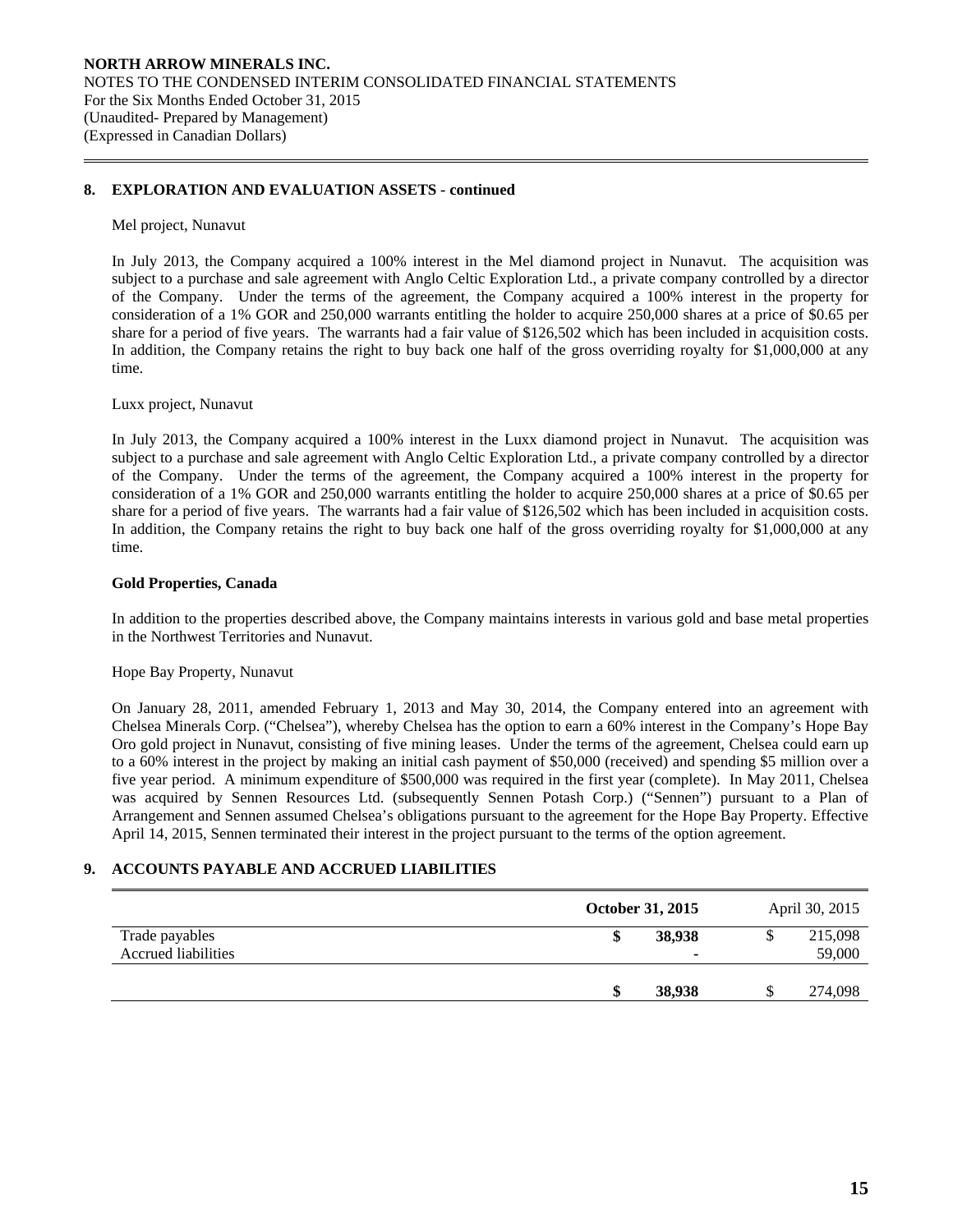## **10. CAPITAL STOCK AND RESERVES**

#### **Authorized share capital**

The authorized share capital of the Company is an unlimited number of common shares without par value.

#### **Share issuances**

 $\overline{a}$ 

On May 28, 2015, the Company completed a private placement of 4,211,000 flow-through shares at a price of \$0.95 per share for total gross proceeds of \$4,000,450. As part of this private placement the Company paid finders' fees and costs totalling \$347,697. The Company will renounce \$4,000,450 of Canadian qualifying expenditures under the look-back rules effective December 31, 2015. There was no flow through share premium on the issuance of the flow through shares.

#### **Stock options and warrants**

 The Company's stock option plan (the "Plan") has been approved by shareholders at all annual general and special meetings since and including November 2011. The Plan gives the directors the authority to grant options to directors, officers, employees and consultants. The maximum number of shares to be issued under the Plan is 10% of the issued and outstanding common shares at the time of the grant. The exercise price of each option granted shall not be less than the market price at the date of grant less a discount up to 25% in accordance with the policies of the TSX Venture Exchange ("TSXV").

Options granted can have a term up to 5 years with vesting provisions determined by the directors in accordance with TSXV policies for Tier 2 Issuers, with a typical vesting period of 25% upon grant and 25% every six months thereafter.

| Number of     |    | Exercise | Number of            |                    |
|---------------|----|----------|----------------------|--------------------|
| <b>Shares</b> |    | Price    | <b>Shares Vested</b> | <b>Expiry Date</b> |
| 53,000        | S  | 2.00     | 53,000               | May 12, 2016       |
| 2,075,000     | S  | 0.27     | 2,075,000            | May 10, 2018       |
| 200,000       | \$ | 0.50     | 200,000              | September 23, 2018 |
| 985,000       | \$ | 0.70     | 985,000              | January 28, 2019   |
| 680,000       | \$ | 0.60     | 506,250              | September 25, 2019 |
| 200,000       |    | 0.54     | 100,000              | December 16, 2019  |
| 4,193,000     |    |          | 3,919,250            |                    |

As at October 31, 2015, the following stock options were outstanding:

A summary of the Company's stock option activity is as follows:

|                                         |            | Weighted              |
|-----------------------------------------|------------|-----------------------|
|                                         | Number     | Average               |
|                                         | of Options | <b>Exercise Price</b> |
| Balance, April 30, 2014                 | 3,645,000  | 0.48<br>\$.           |
| Granted                                 | 920,000    | 0.58                  |
| Exercised                               | (165,000)  | 0.48                  |
| Expired and forfeited                   | (82,000)   | 2.24                  |
| Balance, April 30, 2015                 | 4,318,000  | 0.47                  |
| Expired                                 | (125,000)  | 0.51                  |
| Balance, October 31, 2015               | 4,193,000  | \$0.47                |
|                                         |            |                       |
| Number of options currently exercisable | 3,919,250  | \$0.46                |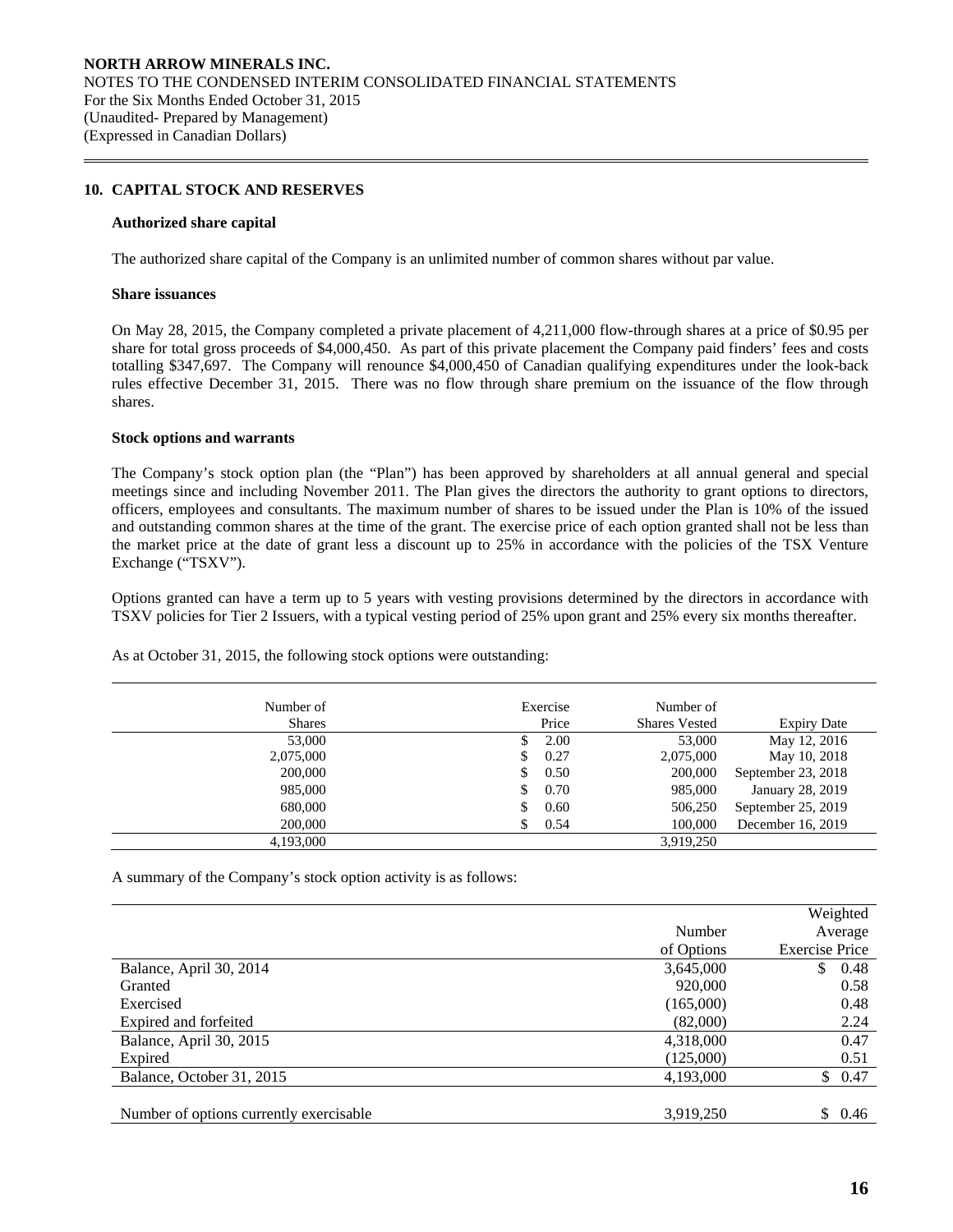## **10. CAPITAL STOCK AND RESERVES - continued**

#### **Share-based compensation**

 $\overline{a}$ 

 During the six months ended October 31, 2015, the Company granted nil stock options (2014 – 720,000 stock options). The estimated fair value of the options granted during the six month period is \$nil (2014- \$366,194). During the six months ended October 31, 2015, the Company recognized share-based compensation of \$121,106 (2014 – \$412,584) relating to options vested.

## **Stock options and warrants- continued**

The following weighted average assumptions were used for the Black Scholes valuation of stock options granted or vested:

|                          | October 31, 2015 | April 30, 2015 |
|--------------------------|------------------|----------------|
|                          |                  |                |
| Risk-free interest rate  |                  | 1.33%          |
| Expected life of options |                  | 5.0 years      |
| Annualized volatility    | -                | 125.85%        |
| Forfeiture rate          |                  | 0.00%          |
| Dividend rate            |                  | $0.00\%$       |

A summary of the Company's warrant activity is as follows:

|                                              | Number    | Weighted              |
|----------------------------------------------|-----------|-----------------------|
|                                              | of        | Average               |
|                                              | Warrants  | <b>Exercise Price</b> |
| Balance, April 30, 2013                      | 500,000   | \$0.25                |
| Issued                                       | 500,000   | 0.65                  |
| Balance, April 30, 2014                      | 1,000,000 | \$0.45                |
| Issued                                       | -         |                       |
|                                              |           |                       |
| Balance, April 30, 2015 and October 31, 2015 | 1.000.000 | \$0.45                |

# **11. RELATED PARTY TRANSACTIONS**

 Balances and transactions between the Company and its former subsidiary have been eliminated on consolidation and are not disclosed in this note. Details of the transactions between the Company and related parties not disclosed elsewhere in the financial statements are disclosed below.

Related party transactions

Certain companies which have an officer and/or director or former officer and/or director in common and render services or are charged for certain services as follows:

|                               | Nature of transactions            |
|-------------------------------|-----------------------------------|
| Anglo-Celtic Exploration Ltd. | Interest and consulting           |
| Strongbow Exploration Inc.    | Exploration and administration    |
| New Dimension Resources Ltd.  | Rent recovery                     |
| Northair Silver Corp.         | Accounting and corporate services |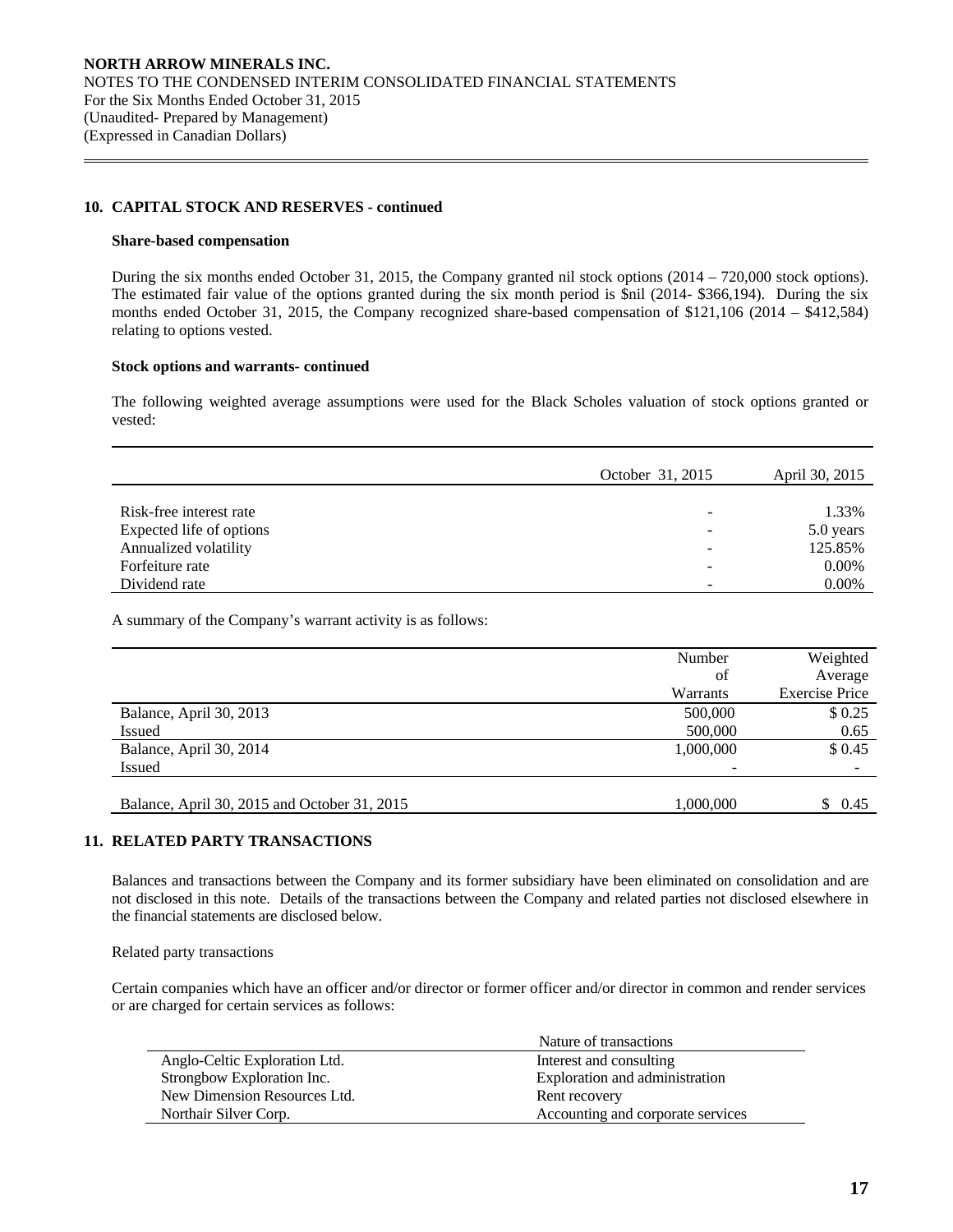## **11. RELATED PARTY TRANSACTIONS - continued**

 $\overline{a}$ 

 The Company incurred the following transactions in the normal course of operations in connection with companies which have an officer and/or director in common.

- a) During the six months ended October 31, 2015, the Company accrued \$2,249 (2014 \$22,418) for shared administrative and accounting services to Northair Silver Corp., a company that previously had common officers.
- b) During the six months ended October 31, 2015, the Company paid or accrued \$nil (2014 \$526) for technical services and rent to Strongbow Exploration Inc., a company with common directors.
- c) During the six months ended October 31, 2015, the Company accrued \$4,500 (2014- \$nil) for rent and administrative cost recoveries from Strongbow Exploration Inc., a company with common directors.
- d) During the six months ended October 31, 2015, the Company accrued \$4,800 (2014 \$nil) for rent recoveries from New Dimension Resources Ltd., a company with common officers.
- e) At October 31, 2015 amounts totaling \$nil (April 30, 2015 \$4,351) are owing to a director or companies with officers/directors in common.
- f) At October 31, 2015 amounts totaling \$13,205 (2014 \$nil) are due from companies with officers/directors in common.

 The remuneration of directors and key management personnel during the six months ended October 31, 2015 was as follows:

|                                                                               |    | October 31,<br>2015         | October 31,<br>2014         |
|-------------------------------------------------------------------------------|----|-----------------------------|-----------------------------|
| Salaries <sup>1</sup><br>Exploration<br>Share-based compensation <sup>2</sup> | \$ | 112,748<br>31,676<br>73,692 | 68,627<br>31,373<br>242,333 |
| Total                                                                         | ¢  | 218,116                     | 342,333                     |

1 – When key management is working specifically on mineral properties their time is capitalized against the mineral property.

2 – Share-based compensation is the fair value of options that have been granted to directors and key management personnel.

# **12. COMMITMENTS**

As at October 31, 2015, the commitment for rental of the Company's office space is as follows:

| Year ending    |          |
|----------------|----------|
| April 30, 2016 | \$33,317 |
| April 30, 2017 | \$49,975 |

### **13. SUPPLEMENTAL DISCLOSURE WITH RESPECT TO CASH FLOWS**

The significant non-cash transactions for the six months ended October 31, 2015 were:

a) The Company incurred exploration and evaluation expenditures of \$29,367 (April 30, 2015 - \$214,906) that are included in accounts payable and accrued liabilities at October 31, 2015.